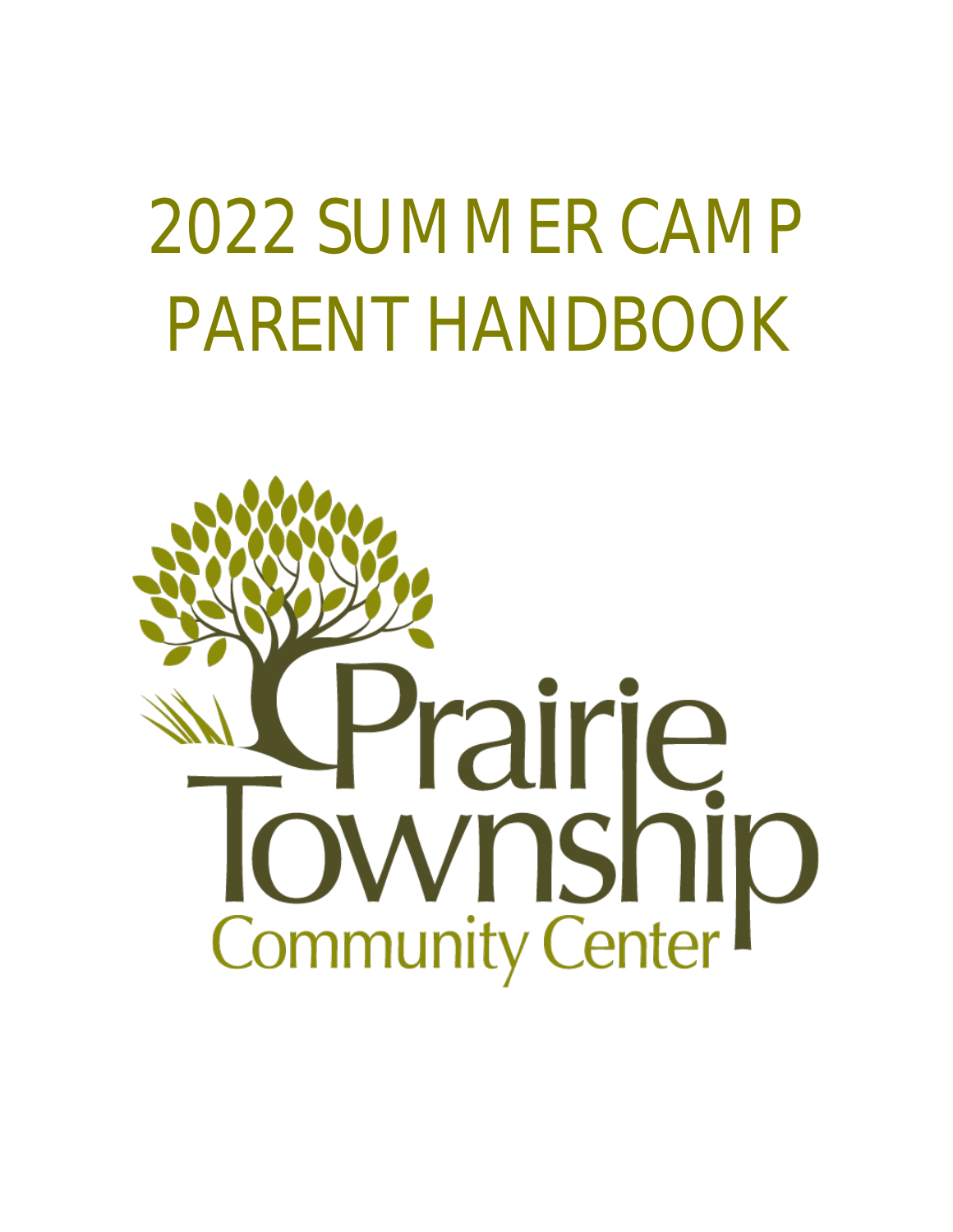### Welcome!

Welcome to Prairie Township Community Center's 2022 Summer Camp programming. We are looking forward to another exciting summer full of fun and friendships.

We are currently busy planning an amazing summer camp experience for your children, we want to begin the communication process to provide the necessary information to help you determine your child's summer plans. We understand this can be a daunting experience, so we want to simplify the process as much as we can for you.

2021 presented us with many unique challenges, which pushed us to explore new ways to support our campers, families, and staff. Since our camps ended in 2021, we have continued to plan for the modifications and procedural changes needed to occur within our day camps to ensure that best practices are in place to provide for the safest environment for our campers and staff.

Our focus is on providing an age-appropriate, **FUN** camp experience for your child, developmentally specific to their needs, with positive peer connections that build respect and social skills along with fine and gross motor development. We are so excited to continue these summer camp experiences in 2022!

Thank you for choosing our camp and allowing us to share in your child's summer experience.

Vic Woodward Recreation Program Supervisor [vwoodward@prairietownship.org](mailto:vwoodward@prairietownship.org)

(614) 982-2125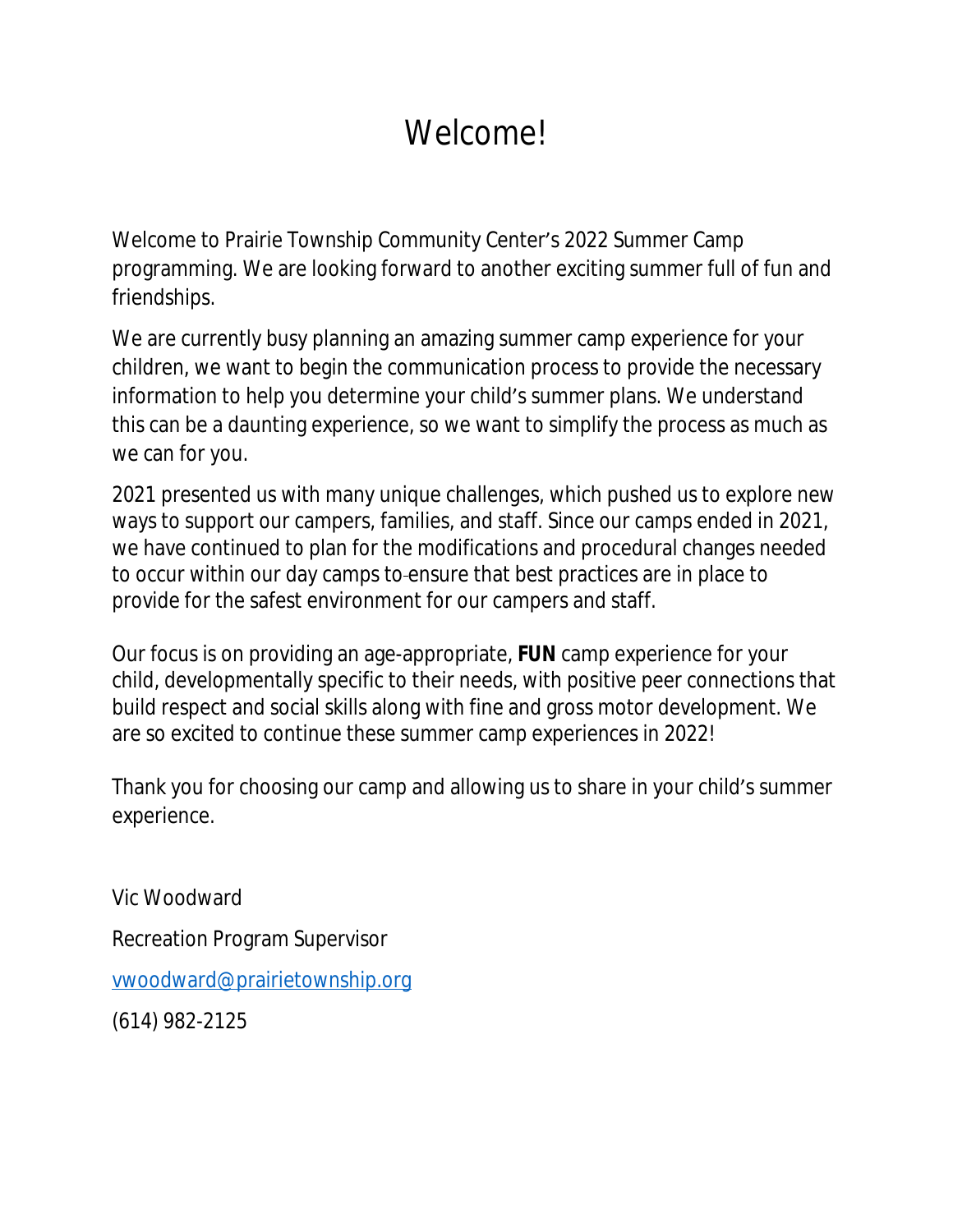### **Camp Philosophy and Goals**

**Recreation Department Philosophy:** The Prairie Township Community Center strives to maximize the lifelong benefits of recreation, learning and the arts by delivering innovative programs, inclusive activities, excellent facilities and services to enhance the quality of life throughout the community.

### **Camp Goals:**

- Embrace the diversity and acknowledge the needs, responsibilities and inherent worth of each individual
- Maintain the safety and well-being of camp participants and staff
- Develop our campers' independence, self-esteem, and peer relationships
- Teach the importance of a healthy, active lifestyle
- Develop an appreciation of the arts, nature and science

**How Do We Accomplish Our Goals?:** Our goals guide everything that we do each day at our camps. The policies and procedures that are in place provide for the safety and well-being of each camp participant and staff. We institute policies that guide a variety of topics such as: sunscreen use, medication distribution, emergency procedures, and behavior management. Our goal is for each child to feel safe, comfortable, and happy while participating in our camp programs. To achieve this, we staff our programs with qualified and competent individuals, in order for each child to receive proper support and guidance. Our team works very hard to provide an enriching camp curriculum in the areas of Arts, Character Development, Science, and Physical Movement.

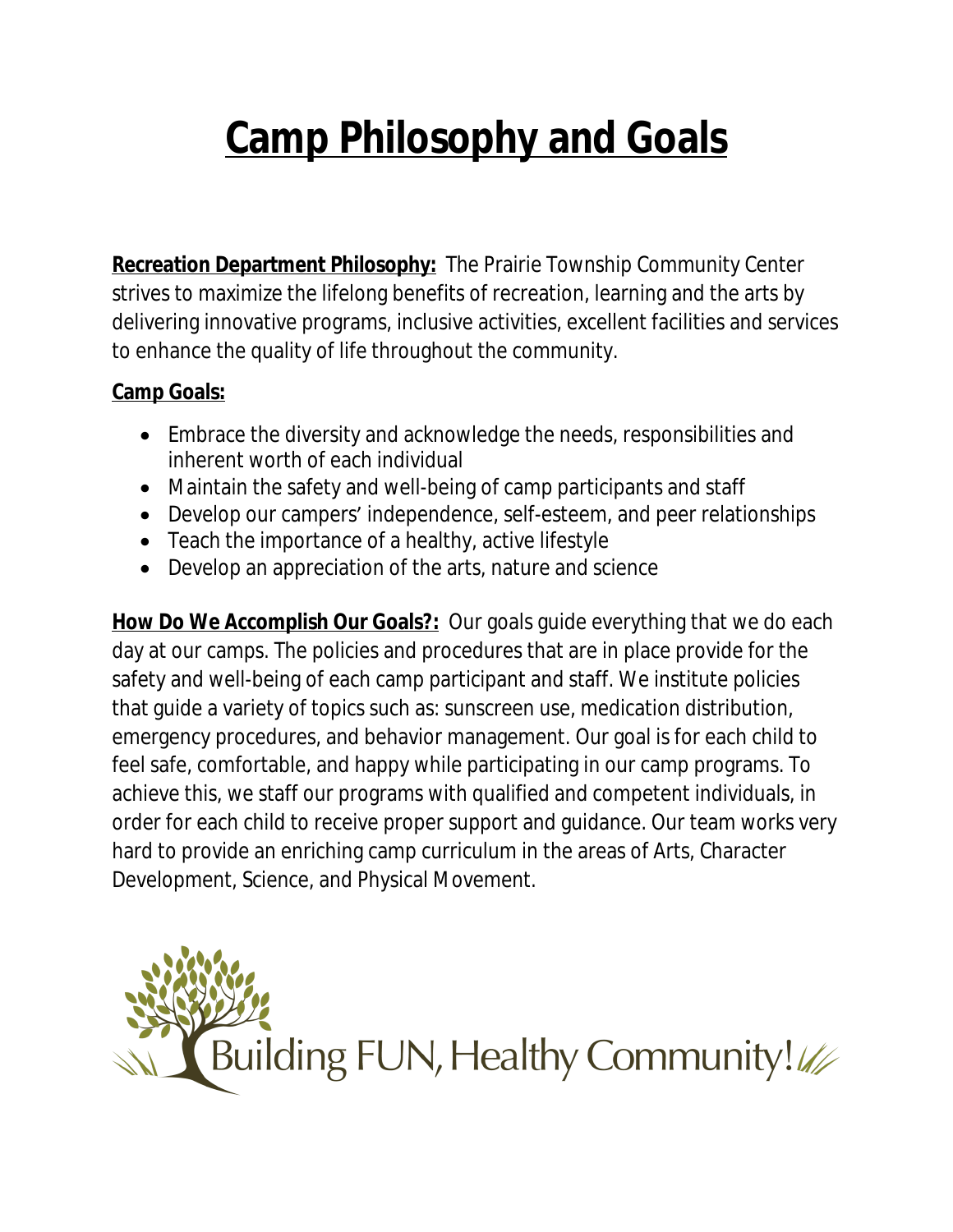### **Camp Description**

### **Monday, June 6 – Friday, August 12 No Camp July 4th**

Prairie Township Community Center's Summer Camp is a traditional, full day camp experience that revolves around the arts, health, wellness, physical activities and nature/science exploration. Campers are engaged in a variety of structured indoor and outdoor, age specific activities each day. Camps include field trips, outdoor water days, and weekly swimming.

**Ages:** 6 – 12 years

**Times:** 7:15 a.m. – 6 p.m.

#### **Locations:**

#### **Prairie Township Community Center**

5955 W Broad St. Columbus, Ohio 43119

**Camp will be held at the PTCC for the first and last weeks of camp (June 6 – June 10 and August 8 – August 12)**

#### **Darby Woods Elementary School**

255 Westwoods Blvd. Galloway, Ohio 43119

**Camp will be held at Darby Woods Elementary School for the middle 8 weeks of camp (week beginning Monday, June 13 – week ending Friday, August 5)**

#### **Fee:**

Daily Rate: \$27/day

Weekly Rate: \$135/week

Additional days may be purchased at the PTCC front desk, on site during camper pick up and drop off, or online thru WebTrac at recreation.prairietownship.org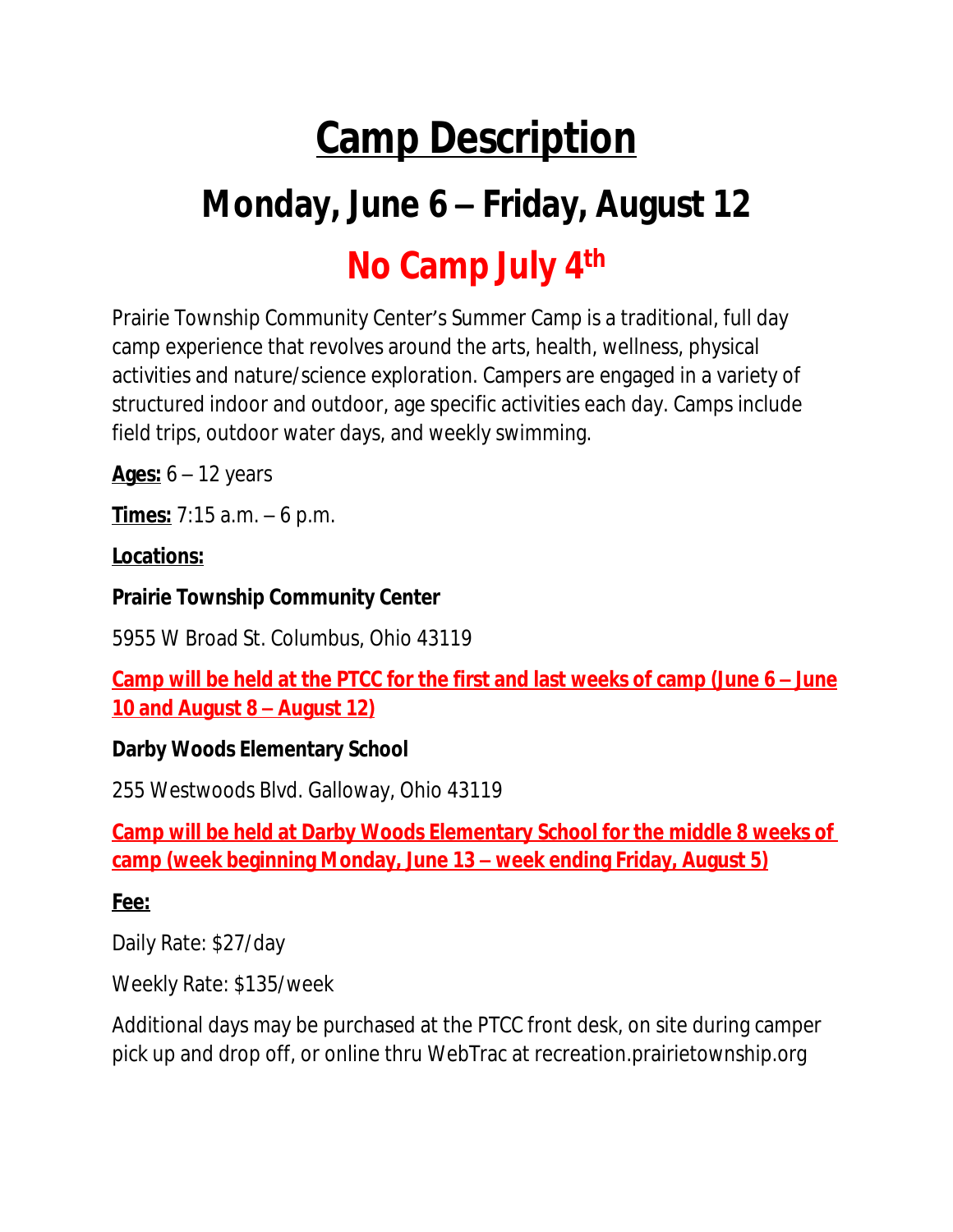### **Activities at Camp**

**Activities at Camp:** Prairie Township Community Center's Summer Camps provide daily programming to our campers, based on the importance of health and wellness within our community. Camp staff are required to provide daily programming that promotes a foundation for health and wellness through sports and games, arts and crafts, outdoor education/science/nature, and character education. Camp staff encourage children to participate in all camp activities and try to motivate them to participate in active play for at least 60 minutes per day.

The following list includes common activities that occur at camp throughout the summer. Activities may take place daily, weekly or periodically during the summer. Keep in mind, this is not a comprehensive list, some activities may take place that are not listed.

**Active Play:** 4 square, basketball, dancing, dodgeball, football, hula hooping, jump rope, jumping, kickball, running games, running races, scooter games, skipping, soccer, softball, swimming, ultimate Frisbee, walking.

**Arts & Crafts:** Clay/ceramics, cutting with scissors, drawing, fuse beads, oil pastels, painting, paper mache, papermaking, textiles, tie-dye, use of glitter/sequins/feathers, use of glue/adhesives, use of various tapes.

**Miscellaneous:** Carnival games, plays/skits, reading, singing, talent show, water balloons, water play (sprinklers/hoses/baby pools/water guns).

**Outdoor/Science:** Animal identification, basic physics, basic survival skills, chemical reactions, fishing, gardening, hiking in wooded areas, insect identification, plant identification, rope making, shelter building, solar ovens.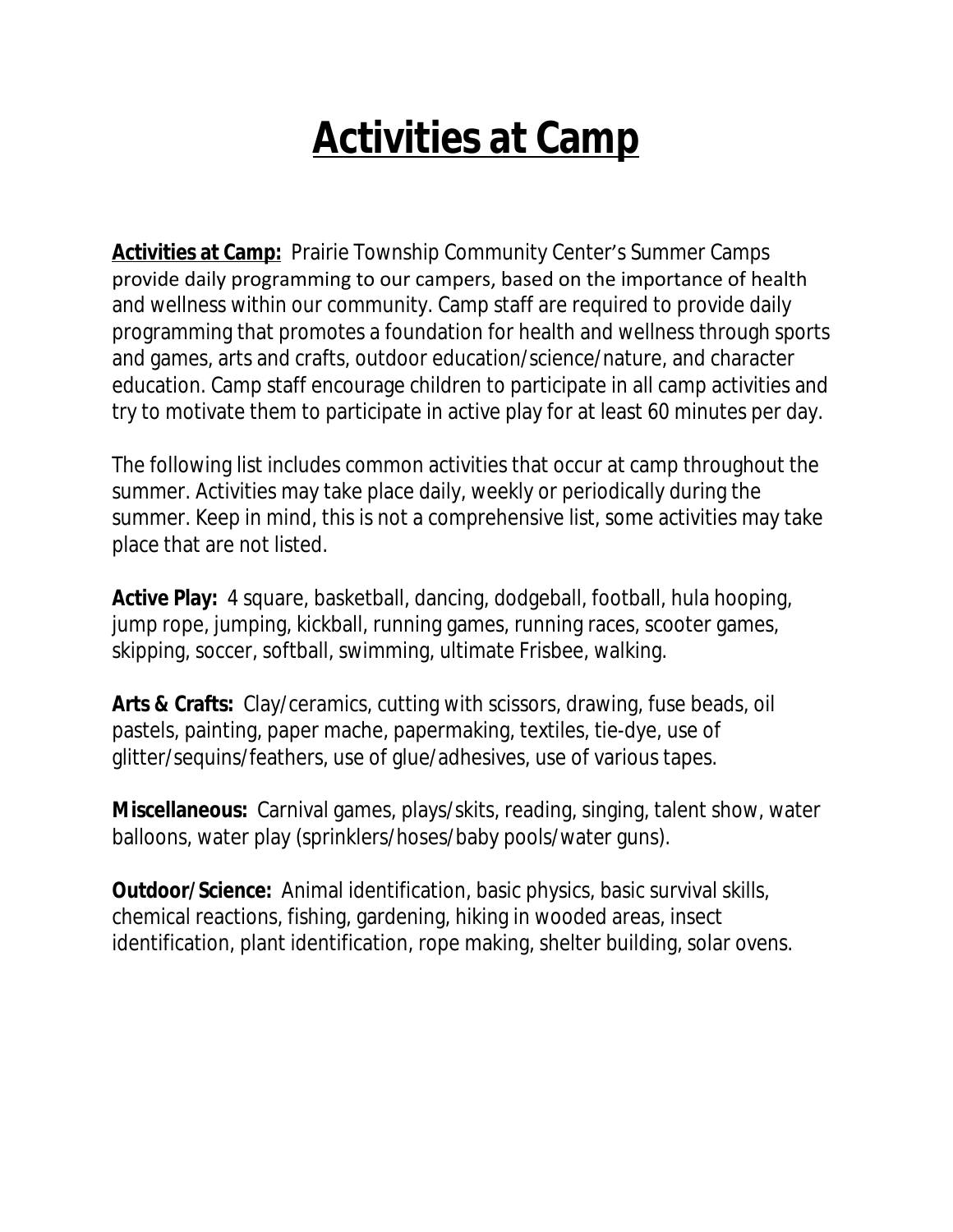### **Attendance/Pick Up and Drop Off**

**Sign In/Sign Out Procedures:** For your child's safety, each child must be signed in at camp each morning and signed out every evening by an authorized adult. Persons authorized to sign a camp participant in and out of camp must be 18 years of age or older and named as a parent/guardian or as an authorized pick-up person. Camp Staff are not permitted to be listed as an authorized pick up or emergency contact for your child/ren.

Camp staff reserve the right to call another authorized pick-up or local law enforcement, if staff believe a camper could be in danger. Examples of this may include alleged abuse, a parent showing any signs or symptoms of extreme illness, intoxication, etc.

ALL parents and authorized persons must have photo identification to sign-in and sign-out a participant from camp—no exceptions. When picking up or dropping off your children, please adhere to posted speed limit and parking signs at the Prairie Township Community Center, and Darby Woods Elementary School.

**Campers Participating in Activities Outside of Camp:** If your child is enrolled in specialized activities, specialty camps, tutoring, swim team, or other programs that occur during operating hours, the parent/guardian or a listed authorized pick-up person, must come into camp and sign-out the child. If the camper is returning to camp on this same day when the specialized activity or program is complete, the child must be signed back into camp. Camp staff may not assist in the transportation or logistics of getting a camper to/from any specialized activity, program, or other camp.

**Absences:** Refunds or credits cannot be granted for missing camp due to illness, lice, behavioral concerns, or other unforeseen emergencies or situations. Camp staff will NOT call parents/guardians if a child does not attend camp as registered. Parents may call their child's camp site (phone numbers available when camp starts) and inform them of their child's inability to attend, but it is not required of the parent.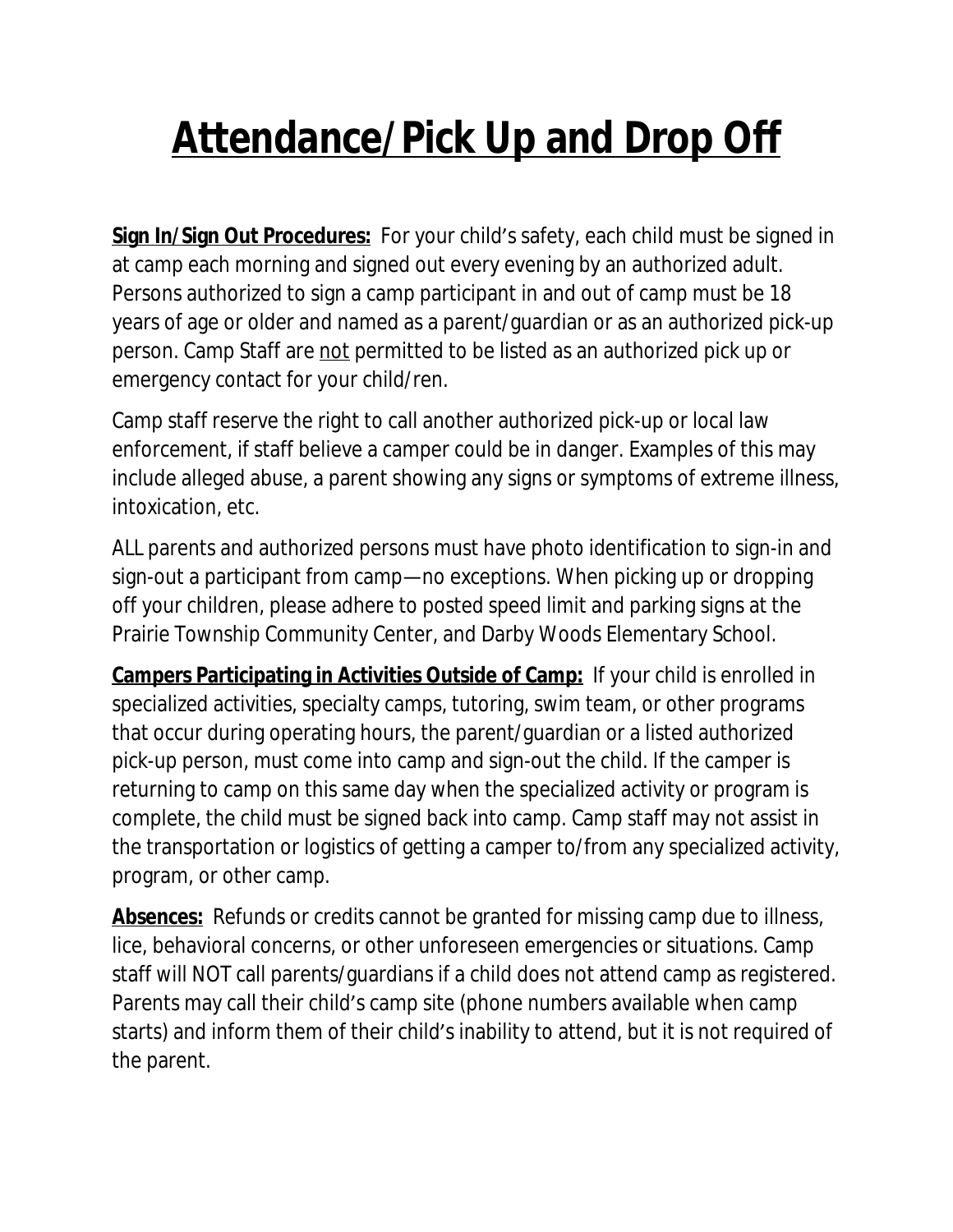**Parking During Drop-Off & Pick-Up:** For the safety of our camp families, please adhere to posted speed limit and parking signs at the camp site locations upon drop-off and pick-up at camp. All camp families are asked to park in a parking spot out in the lot rather than pulling up at the curb, and in a fire lane. The reason for this is SAFETY. We have many families with small children and are not easily visible when walking to the parking lot – having to walk in between stopped cars causes more opportunities for someone to get hurt. We also see an increase in traffic backup due to the cars at the curb, reducing the space for all patrons to walk and for emergency vehicles (when needed) to pull up.

**Parent Access and Participation:** Parents/guardians of children enrolled in our camps have unlimited access to our programs during operational hours for the purpose of contacting their child and/or evaluating the premises and/or the care provided. Upon entering the site, parents must sign-in as a visitor and notify the camp staff of his/her presence.

Parents are free to contact the Recreation Supervisor to discuss any concerns or offer suggestions about our programs. Your input is encouraged and greatly appreciated.

**Camp Hours:** Our camps follow the strict hours of operation as listed in the camp description (7:15 a.m. – 6:00 p.m.). Children are not permitted to be dropped off prior to the start time and children must be picked up when the program ends. It is the responsibility of the parent to make every effort to pick up their child/ren before closing time. Facility space may be needed for other activities and our camp staff has other commitments, so we appreciate your support in making sure these times are upheld.

**Late Pick-Up Fees:** A flat fee of \$10.00 will be assessed to any individual picking up a camper later than five minutes after the program end time. In addition to the flat \$10.00 fee, a fee of \$1.00 per minute will be assessed. For example, a child picked up at 6:15 p.m. (6:00 p.m. end time) will be assessed the flat \$10.00 fee plus an additional \$10.00 for the 10 minutes between 6:05 p.m. and 6:15 p.m. (bringing the total to \$20.00).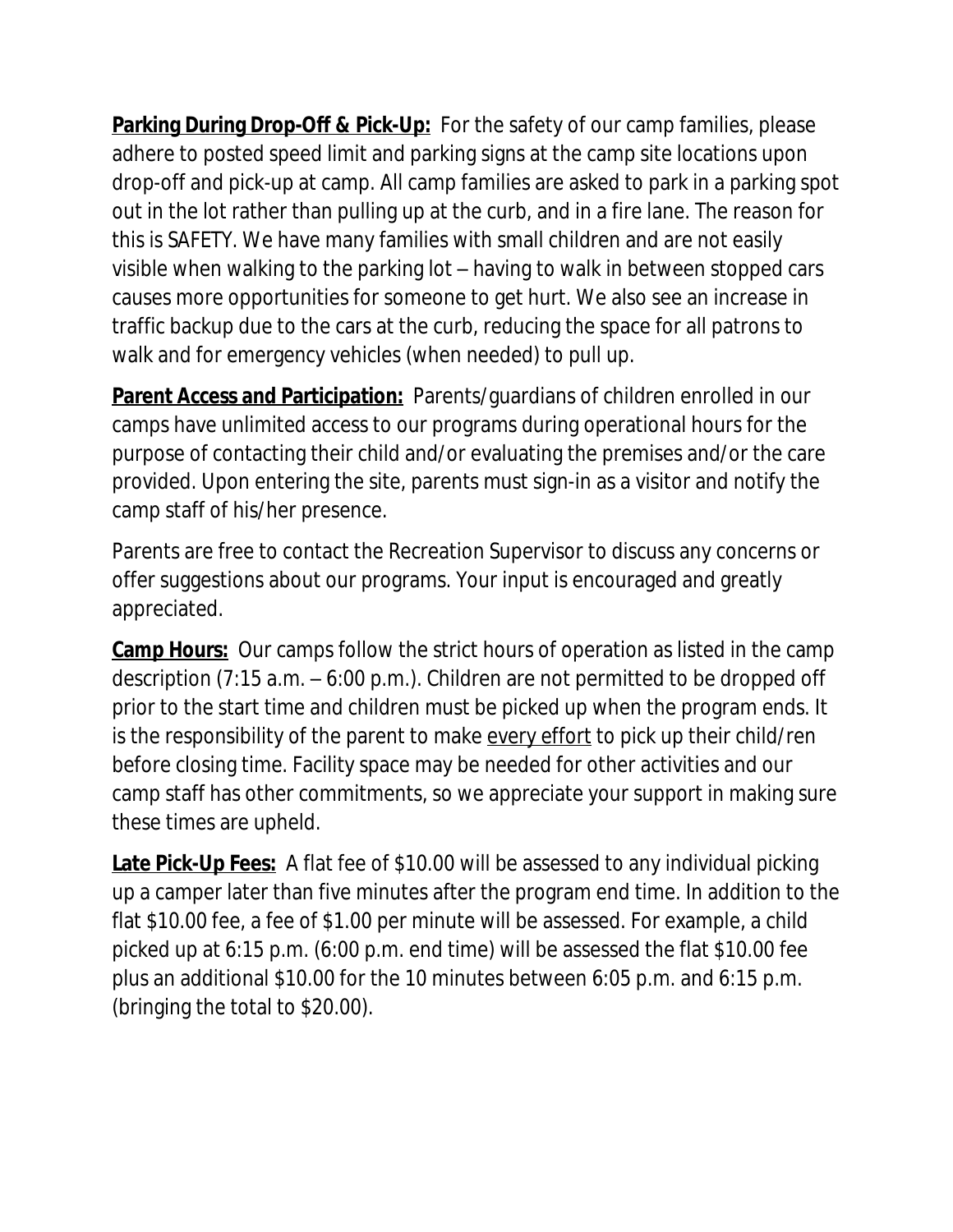Payment of Late Pick-Up Fees: Payment of all fees can be made on site during drop off or pick up, by phone by calling the PTCC front desk (614) 982-2121, or in person at the Prairie Township Community Center. Camp participants will not be permitted to attend camp until all fees are paid.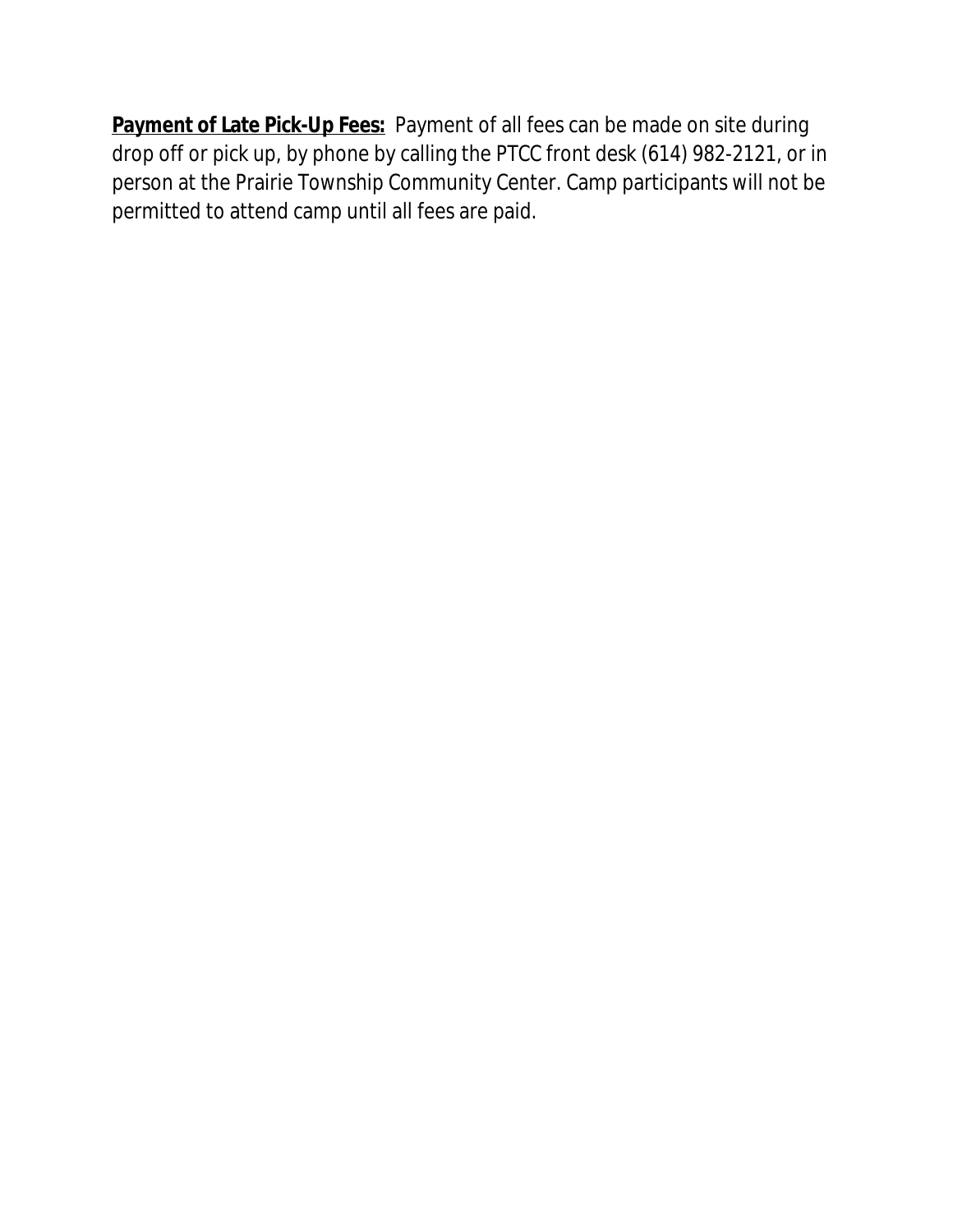### **Camp Staff Requirements and Staff/Participant Ratios**

**Camp Staff Requirements:** Each of our Camp Staff members is required to submit an online application and resume and attend an interview with our Recreation Supervisor. Staff are selected based on their ability to show us they can provide our campers with a safe, fun, and engaging environment for the duration of the camp season. All camp staff must meet the following minimum requirements to be employed by Prairie Township Community Center as a Summer Day Camp Leader:

- At least 16 years of age
- Successful interview
- Negative drug screen
- No record in the National Sex Offender Database
- No criminal record on BCII background check
- Current CPR/First Aid/AED Certifications for Adults, Children & Infants
- Completion of staff orientation which focuses on Risk Management, Safety, Behavior Management, Group Management, Child Development, Best **Practices**

**Camp Staff/Participant Ratios:** Staff/participant ratios are based on the recommended ratios set by our Recreation department and the American Camp Association. The ratios must be followed at all times during Prairie Township Community Center Summer Camps. The ratios are as follow:

- 6-8 year-old participants: 1:8 9-12 year-old participants: 1:10
- Ages 6 and up for swimming: 1:8

There should always be two staff members with a group of camp participants, unless they are in an area near other groups and have easy accessibility to get help in the event of an emergency. Camp Staff may never be one-on-one with camp participants when not in sight of others. The following are the only exceptions:

At the pool, Camp Staff are responsible for monitoring camp participants in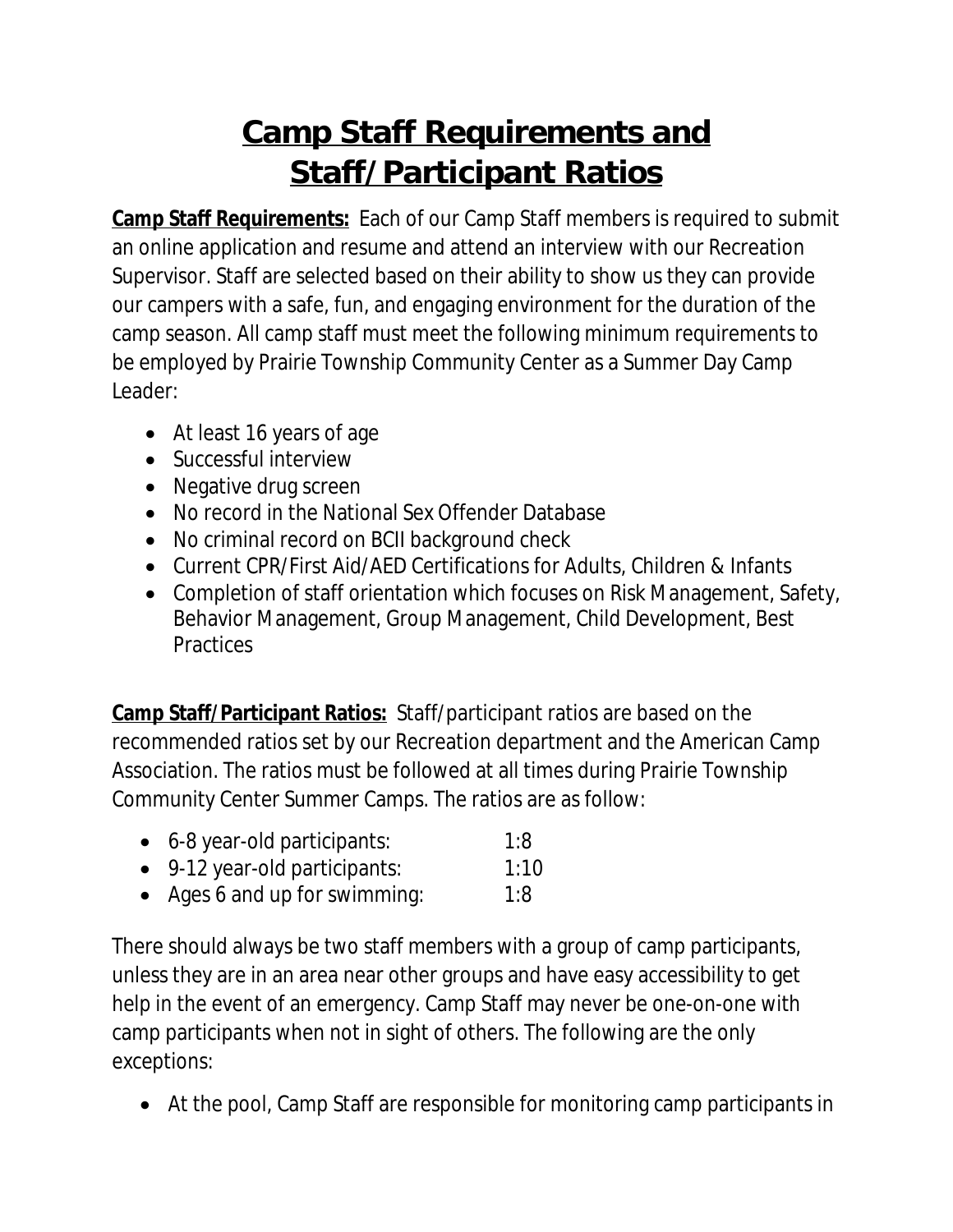their designated area and should request help if their area becomes overcrowded.

 During pre/after care hours, Camp Staff are responsible for monitoring the children in their assigned area and should request help if their area becomes overcrowded.

Staff vehicles are not to be used to transport campers. Campers are prohibited from entering a staff member's vehicle for any reason.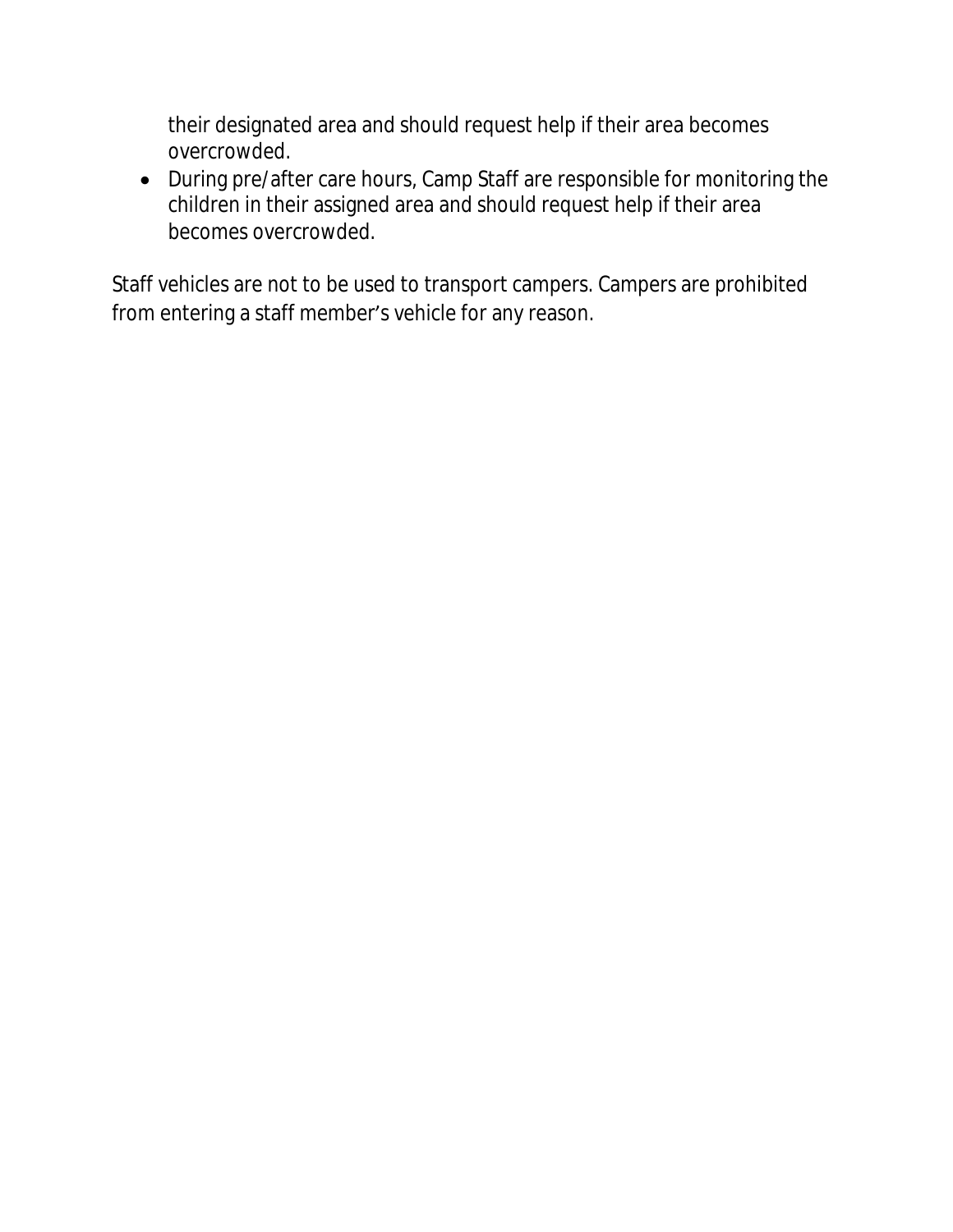## **Behavior Management Policies**

Our behavior management policy is based on the understanding that children need clear expectations explained in ways that they understand. Our goal is to remain positive while reinforcing acceptable behavior and learning as a natural part of a child's growth and development. Camp Staff are required to know how to manage and modify behavior using the following plan and understand the importance of consistency. The Recreation Supervisor and Recreation Director have the final authority in any disciplinary action with a camp participant.

Behavior is managed through clear and consistent expectations, behavior modification guidelines, conflict resolution techniques, logical consequences, camp staff/family discussions and, in extraordinary situations, removal from camp.

### **Sharing Camp Expectations**

In addition to verbally reinforcing camp expectations on a regular basis, all camps are required to post camp expectations in each activity space as a visual reminder. You must proactively reinforce desirable behaviors to prevent problems and bullying from arising in the first place, and to teach campers to recognize and set personal boundaries.

### *Summer Camp Expectations*

- 1. Listen and follow directions
- 2. Keep your hands and feet to yourself
- 3. Stay within a counselor's eyesight
- 4. Participate with a positive attitude
- 5. Work together and be kind
- 6. Make safe choices and HAVE FUN!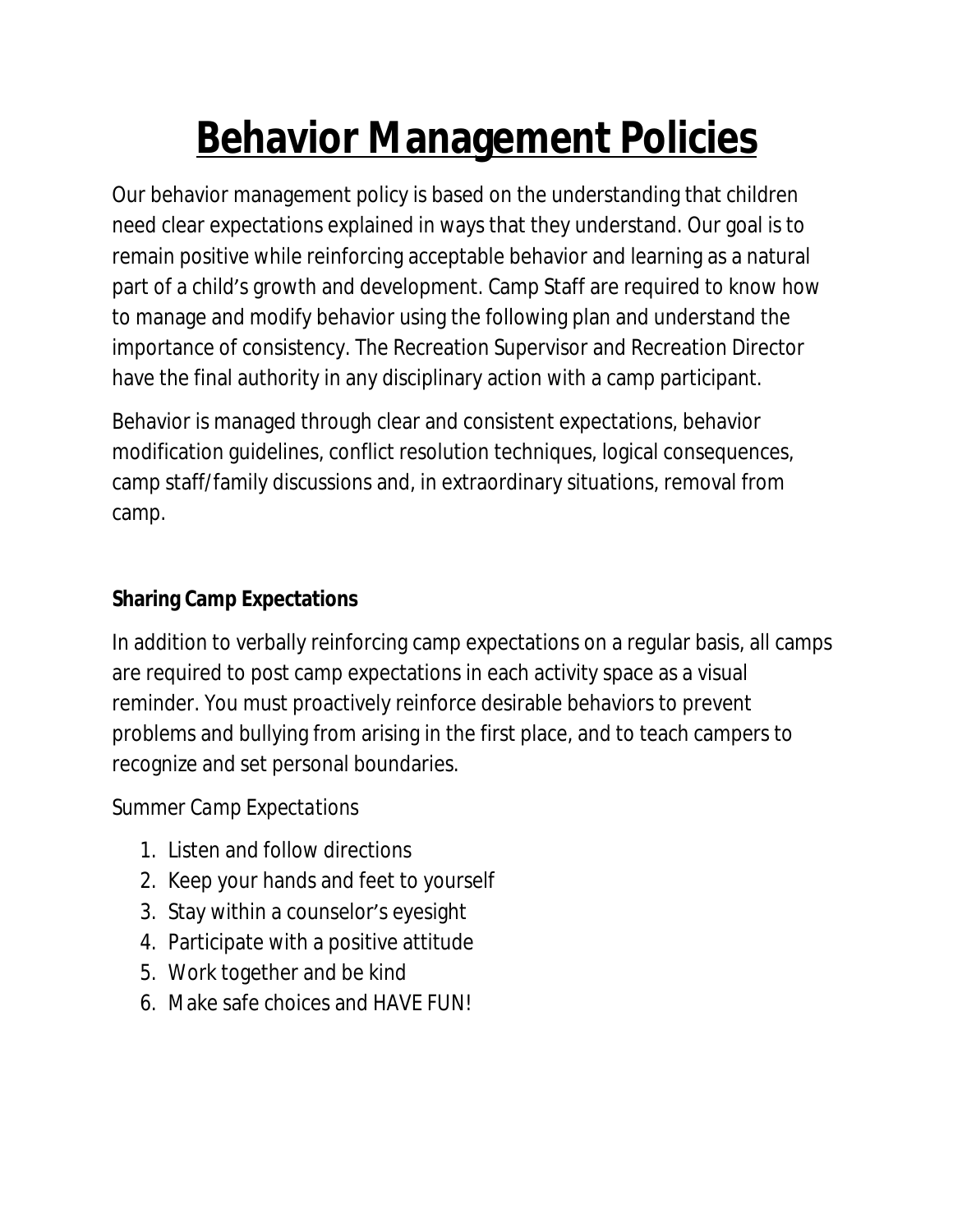### **Behavior Modification Guidelines**

Camp Staff will use the following guidelines in order  $(A - C)$  remembering that, in extreme situations, you may not make it through all five steps of "A."

### **A.**

- 1. Verbal reminder of camp expectations (keep your hands to yourself)
- 2. Redirect the camper (can you keep your hands busy with your craft project)
- 3. Offer choices (you can use your hands to paint or you can use your hands to help me clean up)
- 4. Offer solution (please keep your body in this space where you cannot reach other campers)
- 5. Removal from the problem situation (you are done with arts and crafts for today)

#### **B.**

If a behavior is consistent, habitual, or severely inappropriate please work with Camp Staff to schedule a Recreation Supervisor/Parent discussion. During this discussion, the Recreation Supervisor will work with the family to determine an appropriate behavior plan and expectations for the camper.

#### **C.**

If a camper continues to struggle after working with the Recreation Supervisor, please work with your Camp Staff to schedule a Recreation Supervisor/Recreation Director/Parent discussion.

A child at the final step may have appropriate consequences established such as loss of privileges, suspension or dismissal from camp. Severe behavior problems could result in immediate dismissal from camp. If a child cannot adjust to the camp setting and behave appropriately, the parent or guardian may be asked to find alternate arrangements for care.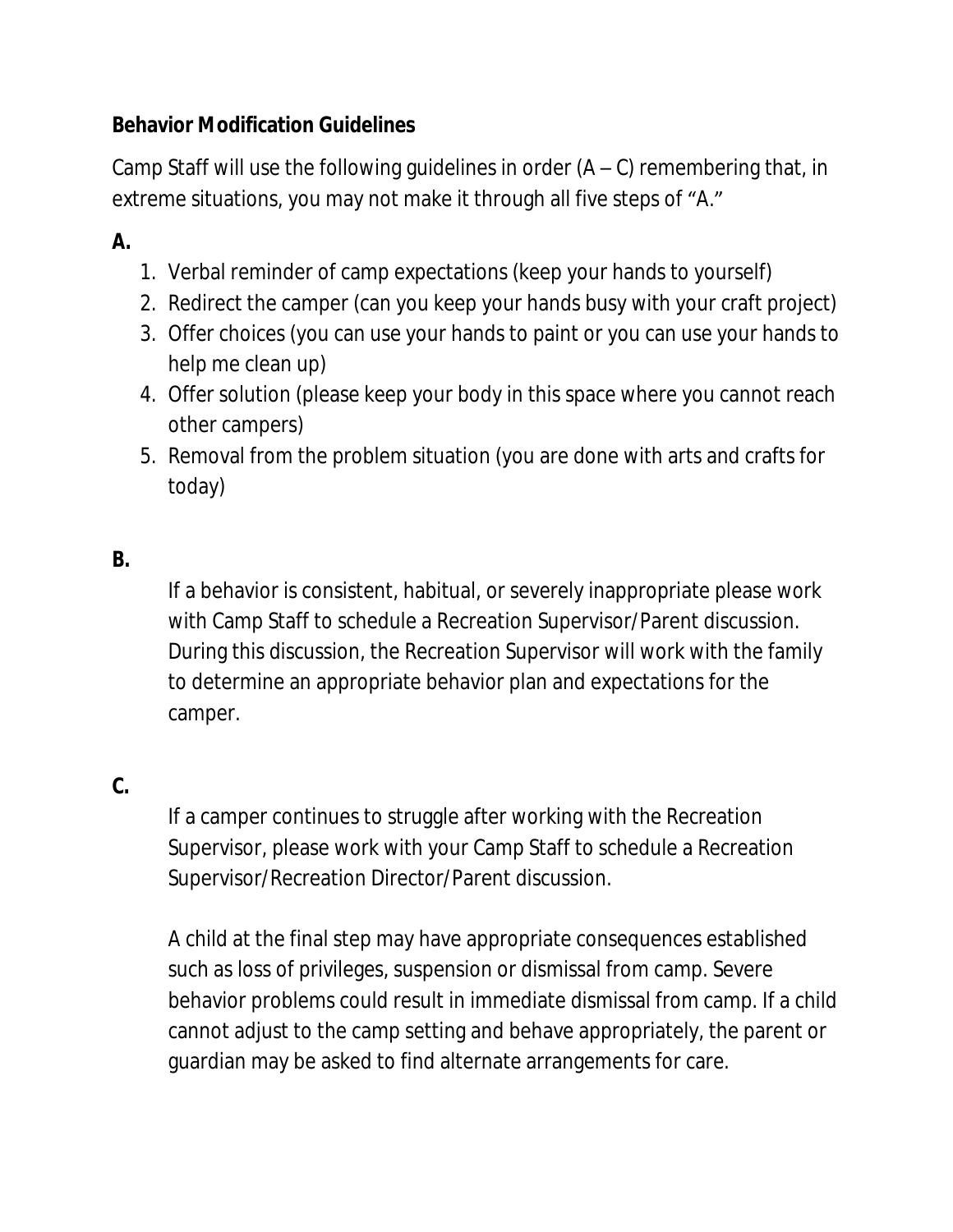**Physical Altercation and Anti-Bullying Policy:** If a child intentionally causes physical harm to another child, Camp Staff, facility or vehicle he/she may be dismissed from camp for a minimum of the remainder of the camp day. A parent may be called immediately to remove the child from the program. Before the child is readmitted to the program, a meeting between the camp family, Camp Staff and Recreation Supervisor may be requested. It is policy to remove ALL participants involved in physical altercations regardless of who started the altercation.

If a child is dismissed due to a physical altercation or behavioral issue, refunds, credits and transfers cannot be guaranteed due to the investment in camp staff and supplies that have already been planned for and purchased.

Bullying is a serious infraction that is prohibited at PTCC Summer Camp. All camp staff are responsible for creating a camp environment that is safe and welcoming for everyone, teaching campers how to identify and report bullying and celebrating all characteristics that make individuals unique. Our staff use conflict resolution techniques to guide discussions and resolve conflicts, if appropriate. Bullying cases are managed on an individual basis, and a decision about future participation will be made after a meeting with the camp family, Camp Staff and Recreation Supervisor.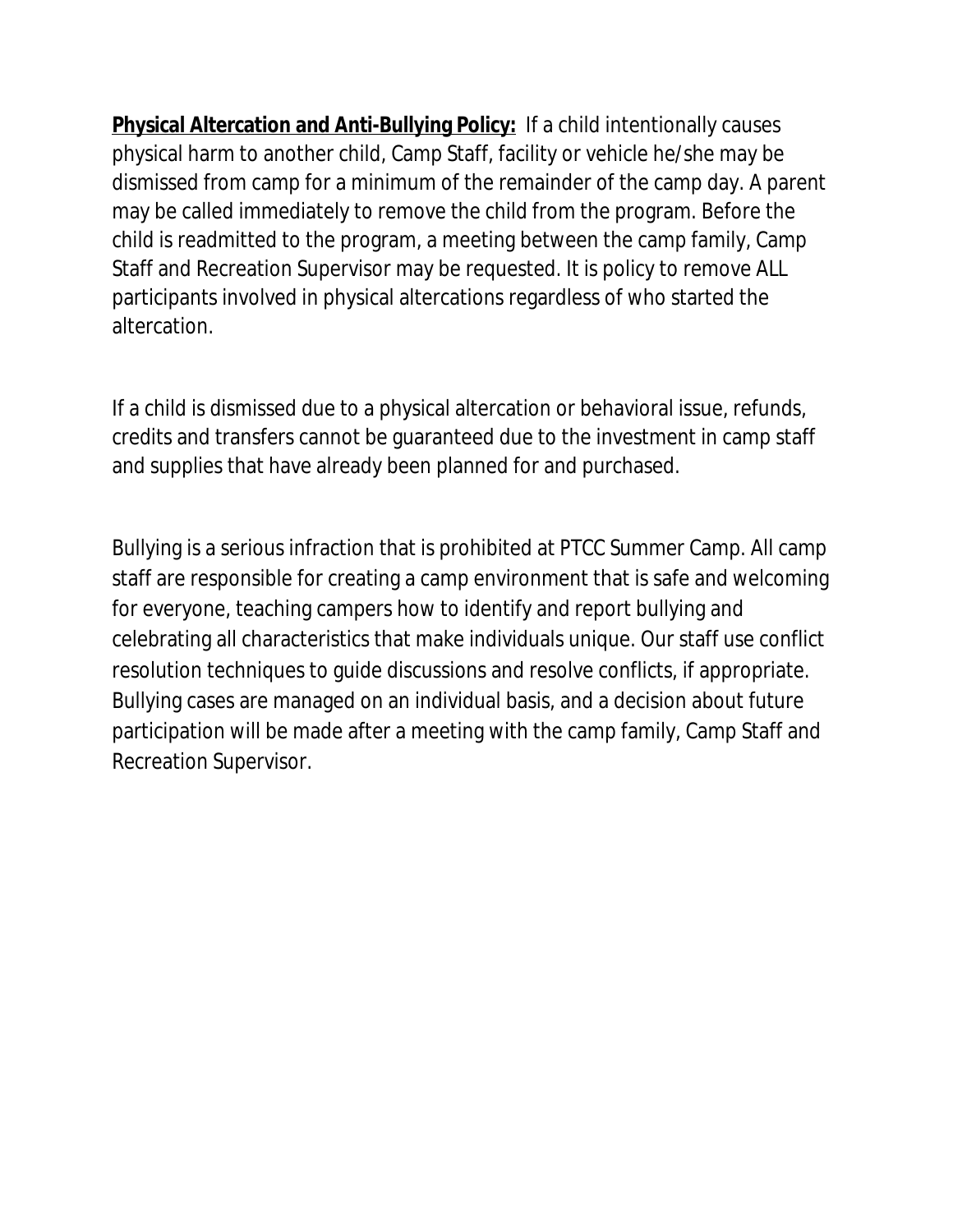### **Camper and Parent Code of Conduct**

### **Camper Code of Conduct**

In order for all recreation program participants to have a safe and enjoyable experience, all participants must demonstrate good behavior and respect for themselves as well as others. Please review these expectations with your child before his/her first day at camp:

As a Prairie Township Community Center Summer Camp Participant, I agree to abide by the following camp rules:

- 1. Respect the other campers and never bully another camper.
- 2. Respect the property of others.
- 3. Not bring to the camp, nor have in my possession, any object that would be harmful to others.
- 4. Keep my hands to myself: no pushing, hitting, or inappropriately touching a fellow participant.
- 5. Respect and follow the instructions of all camp staff and volunteers.
- 6. Stay with my group or in my designated play area at all times.
- 7. Play games in a fair manner by demonstrating sportsmanship and encouraging fair play.
- 8. Be honest with myself and others.
- 9. Wear closed-toe shoes and proper clothing for scheduled activities.
- 10.Respect the buildings, parks and equipment. I will take care of the buildings, equipment, and outside areas where we do our activities.

I understand that if I do not follow these rules, my parent/guardian will be notified. Serious behavior problems or repeatedly breaking the rules will result in disciplinary action and may result in expulsion from this program.

Campers are required to agree to this Code of Conduct as listed above.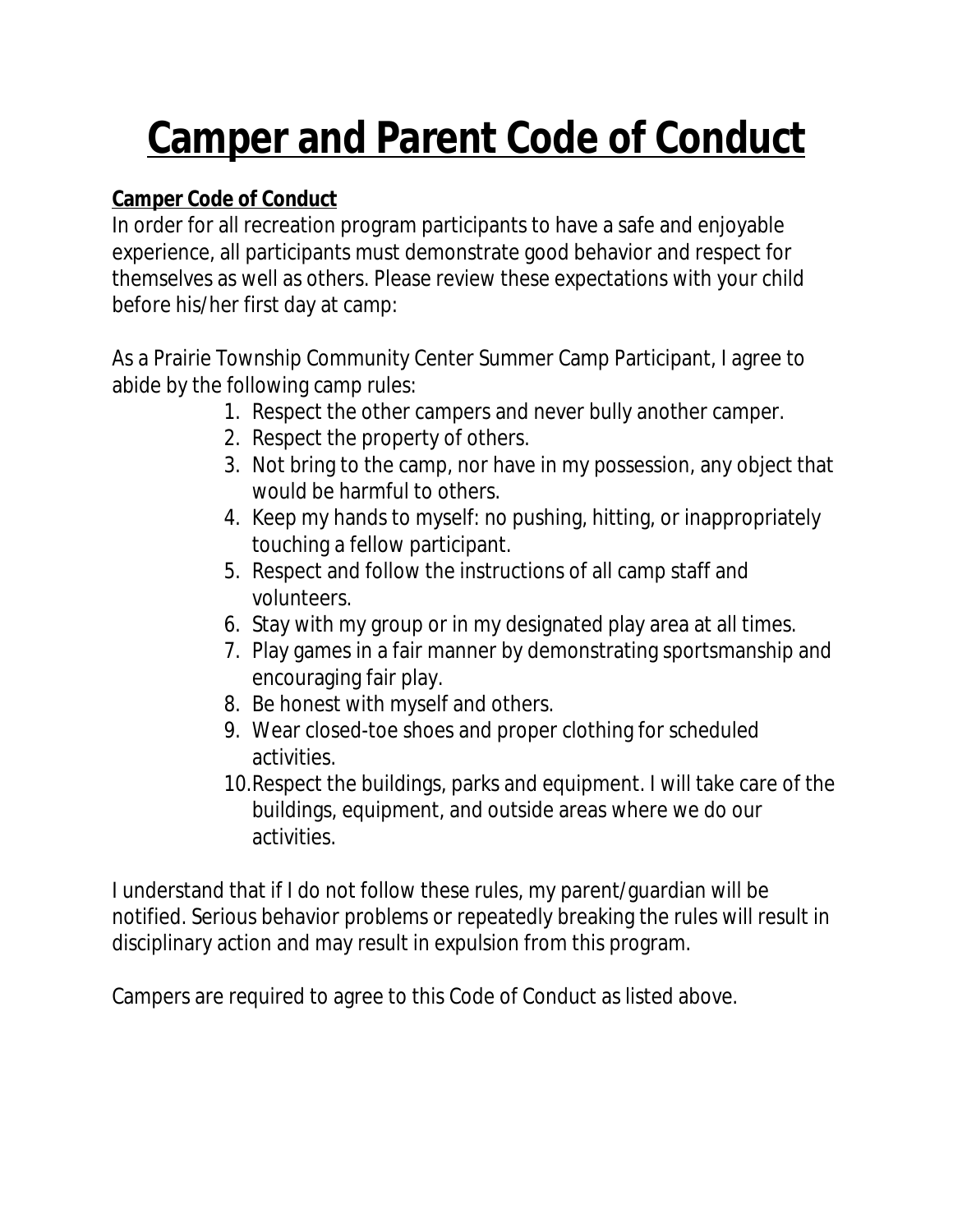### **Parent/Guardian Code of Conduct – At Camp**

Parents/guardians and camp participants should thoroughly read and abide by the Parent & Camper Code of Conduct. The Parent/Guardian Code of Conduct establishes clear guidelines for parents/guardians regarding interactions with children (other than their own), other parents and camp staff. The Parent Code of Conduct explains the expectations we have for our parents and we ask that you become familiar with the following guidelines:

- 1. Parents/guardians shall read and be responsible for all sections of the Parent Handbook.
- 2. Parents/guardians shall read and be responsible for the contents of the weekly camp email update you will receive.
- 3. Parents/guardians shall refrain from touching or physically contacting any child in the camp program other than their own.
- 4. Parents/guardians are not permitted to verbally insult, harass, or interrogate any child, parent or staff in the camp program.
- 5. Parents/guardians should always approach a staff member when they have a concern regarding another camper's behavior and/or interactions at camp.

Failure to abide by any of the guidelines listed above will result in a meeting with the Camp Staff and/or Recreation Supervisor and possible removal from the camp program (parent/guardian and/or campers).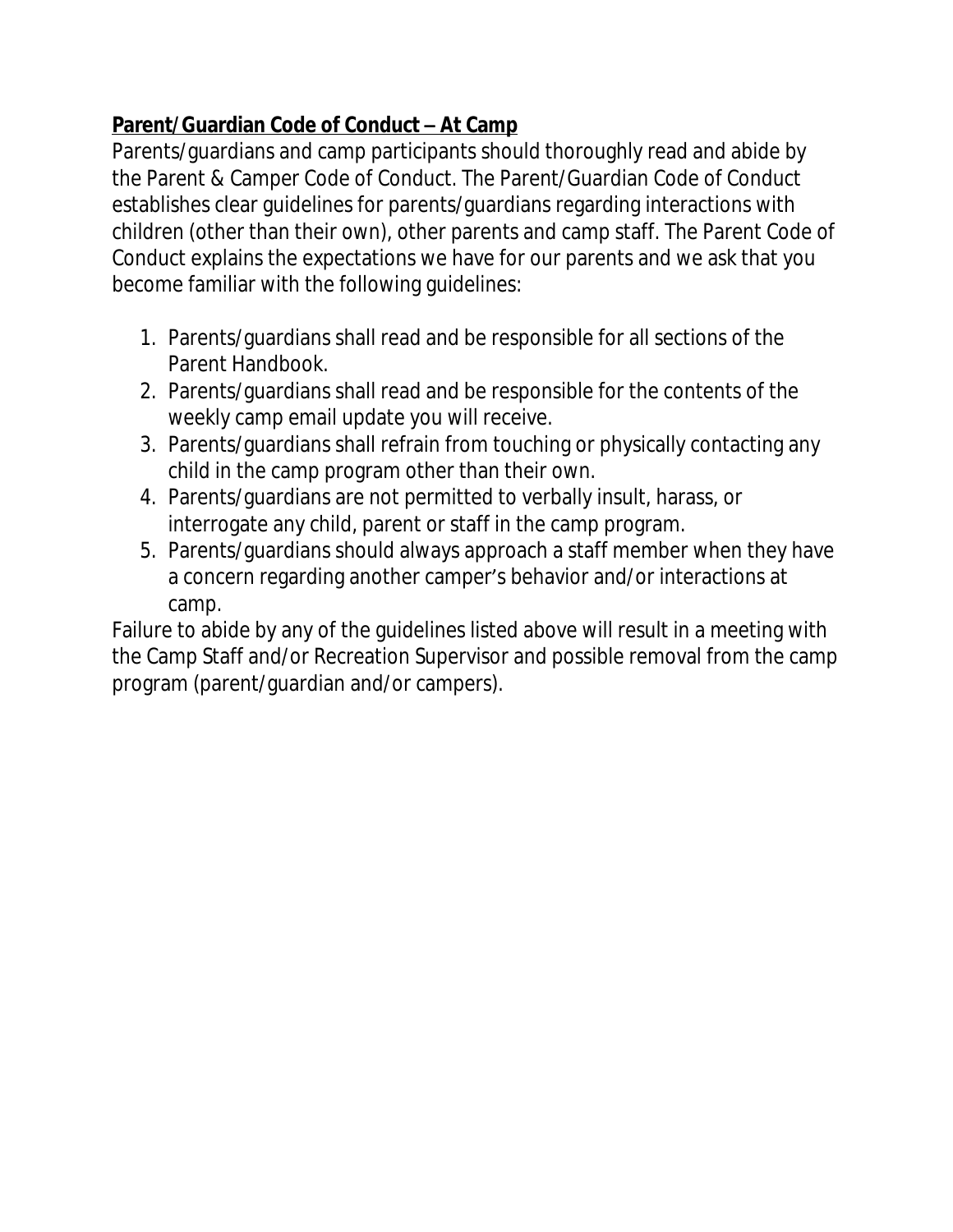# **Medical and Medication Procedures**

**Medical Procedures:** All regularly scheduled camp staff must have a valid CPR/First Aid/AED certification for adults, children, and infants in order to be employed by the Prairie Township Community Center. Camp staff are prepared to use basic first aid skills on a daily basis to address common camp injuries such as: scraped knees, insect bites, bee stings, bloody noses, and other small injuries that occur during active outdoor play. For specific Medical Standing Orders, please contact the Recreation Supervisor at [vwoodward@prairietownship.org](mailto:vwoodward@prairietownship.org) or by phone at (614) 982-2125

Camp Staff is expected to manage injuries and accidents as follows:

- 1. Camp Staff is authorized to perform the following: flush minor scrapes and cuts with water, clean minor scrapes and cuts with alcohol swabs, apply Band-Aids when appropriate, distribute and assist with the application of cold packs when appropriate, distribute medications as indicated on Health Care Forms, provide more advanced first-aid (within the scope of training) as requested by parent/guardian when accompanied by physician's instructions (assist with epi pen, etc).
- 2. Camp Staff is expected to call either a child's parent/guardian or 911, depending on the severity of the injury/illness, for any medical situation that requires treatment other than those listed above.
- 3. Camp Staff is expected to follow best practices to prevent disease transmission (use of gloves, hand washing, etc.) at all times when dealing with ANY medical situation.
- 4. Accident/Incident Forms will be completed after any treatment is provided and notes will then be recorded in the ABC log.

**Medication Policies:** All medications (including over-the-counter or nonprescription drugs) taken routinely MUST BE LISTED ON A CAMPER'S MEDICATION FORM AND SUBMITTED TO CAMP STAFF, to be dispensed at any Prairie Township Community Center program. Parents also must check in all medication with the Day Camp Director or Assistant Day Camp Director. Parents/guardians are requested to bring enough medication to last the entire time at camp. Medications MUST be kept in the original packaging/bottle that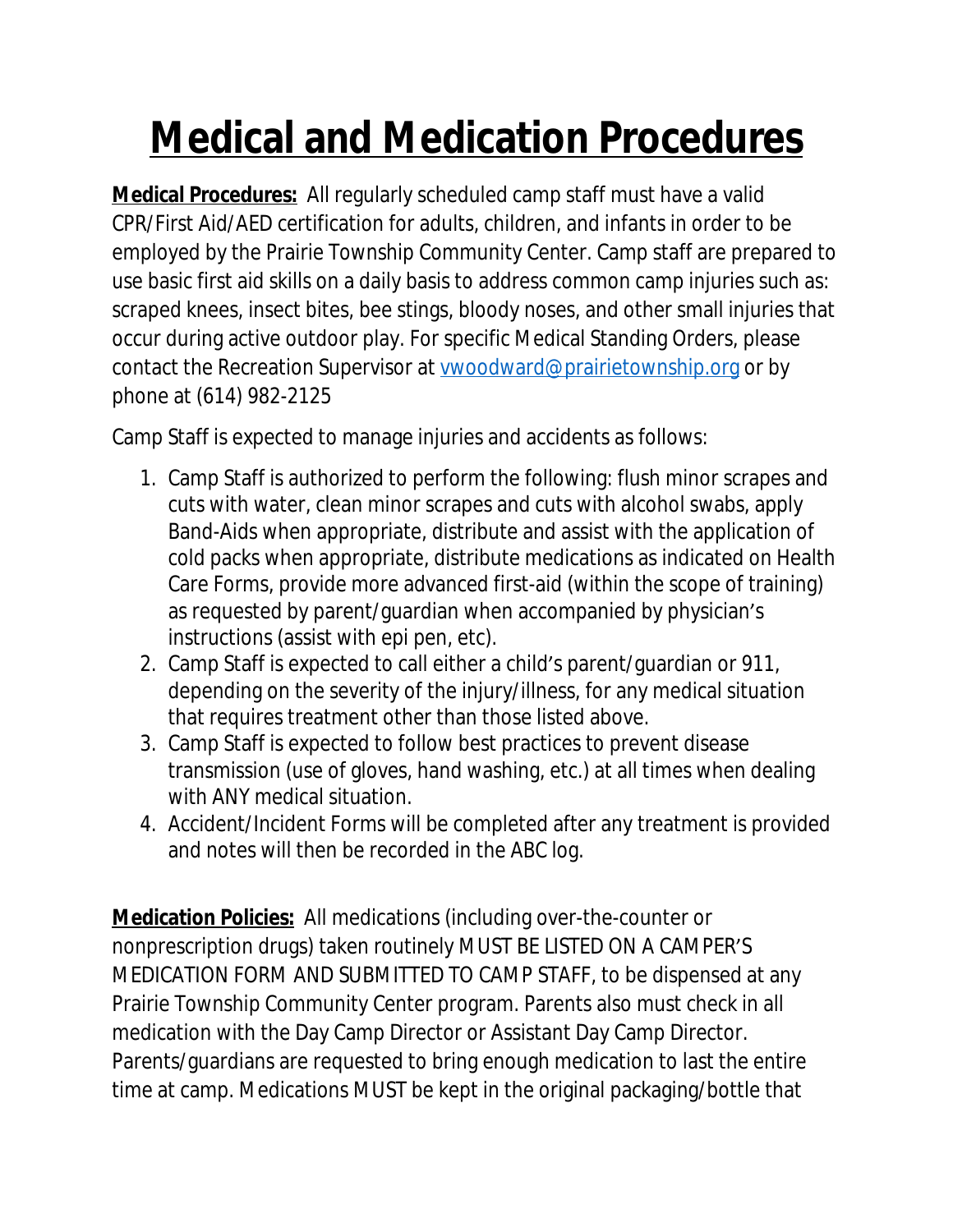identifies the prescribing physician (if a prescription drug), the name of the medication, the dosage, and the frequency of use. **Our camps will not accept or dispense any medications not in the original packaging/bottle.**

Medications that meet the above guidelines will be dispensed in the following way:

- 1. All medications received by camp staff at sign-in will be stored in the medication lock box (refrigeration available upon request) and dispensed by the Camp Director or Assistant Camp Director, according to the child's Medication Log and physician's instructions.
- 2. Time sensitive medication (epi-pen or inhaler) must be kept in a secure, accessible location at the site. During a swim trip, or field trip the Camp Director or Assistant Director attending the swim trip or field trip will signout time sensitive medication and place it in the First-Aid backpack. When returning to the site, all medication must be signed back in.
- 3. The camp staff member dispensing the medication will document the date/time/dosage that the medication was given on the Medication Log.
- 4. When returning from an off-site location, all camp counselors who dispensed medication off-site will update the Medication Log and return all medications to the lock box immediately upon returning to the campsite.
- 5. Parent/guardians may come to camp, sign-out their camper, give any medication they feel is appropriate, and then sign their camper back into the program.

If a camper brings medication to camp that is:

- Not listed on the Health Care Form
- AND/OR does not meet the above quidelines
- AND/OR is not submitted to camp staff (camper keeps in backpack or lunch bag)

The campsite will store the medication in the locked medication lock box until a parent/guardian is able to retrieve it and it will NOT be dispensed to the camper. In the case that said medication is necessary for the health and well-being of the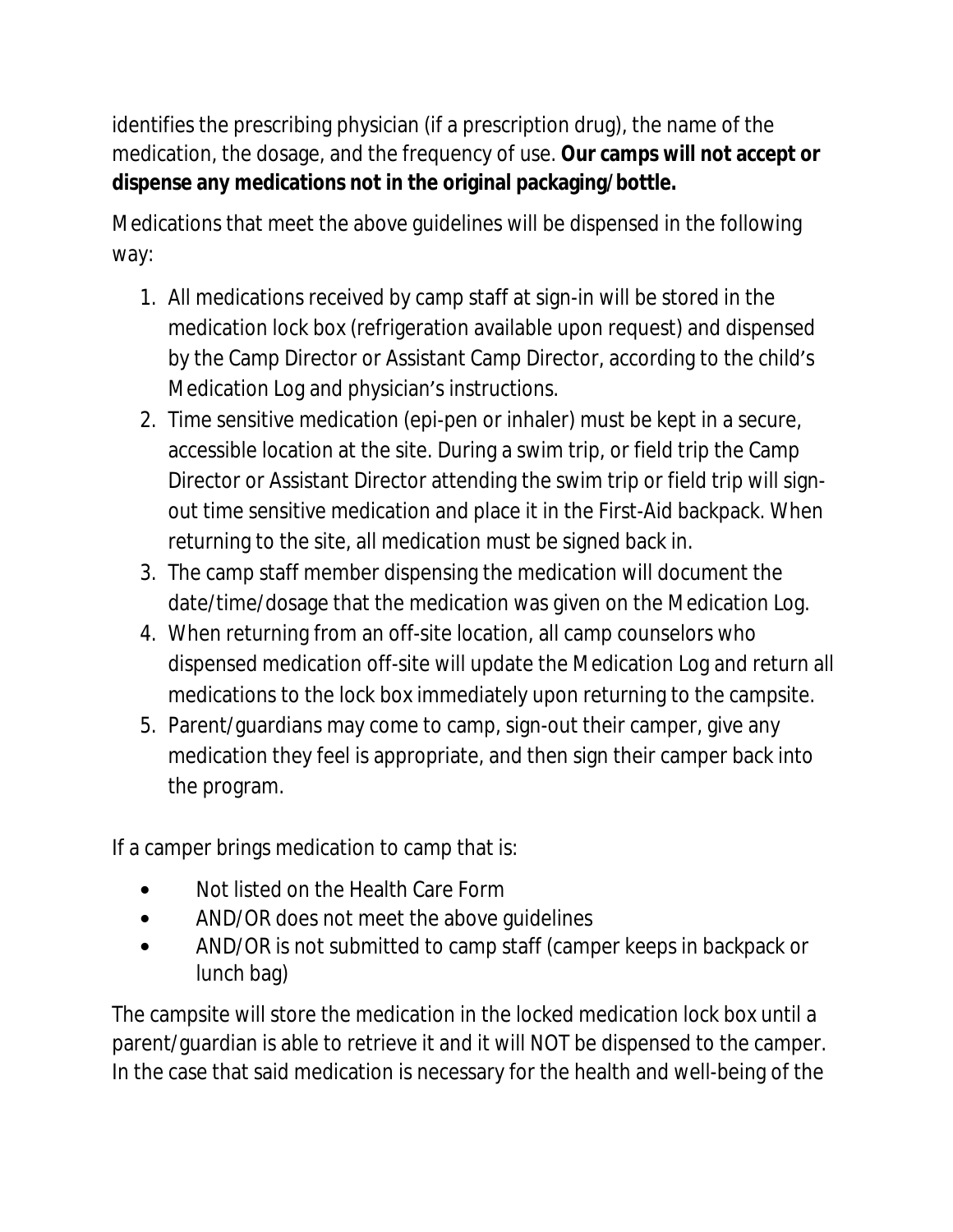camper, the parent/guardian will be asked to come and dispense said medications (see 5).

**Control of Communicable Diseases and Pests:** When a child is ill, appears to be ill, has been diagnosed with a communicable, untreated illness, or has an illness still considered contagious, the Camp Director and Recreation Supervisor have the authority to exclude or isolate the camper within sight from the group. Campers with the following symptoms must be sent home and remain at home until they are symptom - free for 24 hours without the benefit of over the counter medications. For more severe illnesses, the re-admission criteria may be longer and require a physician note to return to camp.

- Fever 100 degrees or higher
- Vomiting
- Diarrhea
- Difficulty breathing
- Severe cough
- Purulent (pus) eye discharge, pain or swelling
- Evidence of lice, scabies or other parasitic infections
- Evidence of a rash, red streaks or discharge from a bug or tick bite
- Skin problems such as rashes, boils, fungal or other infections
- Severe lethargy

Campers with evidence of lice are not permitted to return to camp until they are determined to be free of lice and nits. Upon completion of treatment, parents must submit appropriate documentation (such as certificate from the lice treatment center, pediatrician note, receipt of remedy) in order for their child to return to camp or program). Treatment of the home environment is also recommended. Children with scabies are also not permitted to come to camp until treated and re-checked.

If the camper has developed a suspected communicable disease or any member of the immediate household has a communicable disease, we ask that the parents or guardians notify camp supervision.

If a family has traveled outside of the United States and has experienced symptoms of illness or communicable disease prior to the beginning of camp, we ask to be notified of the illness.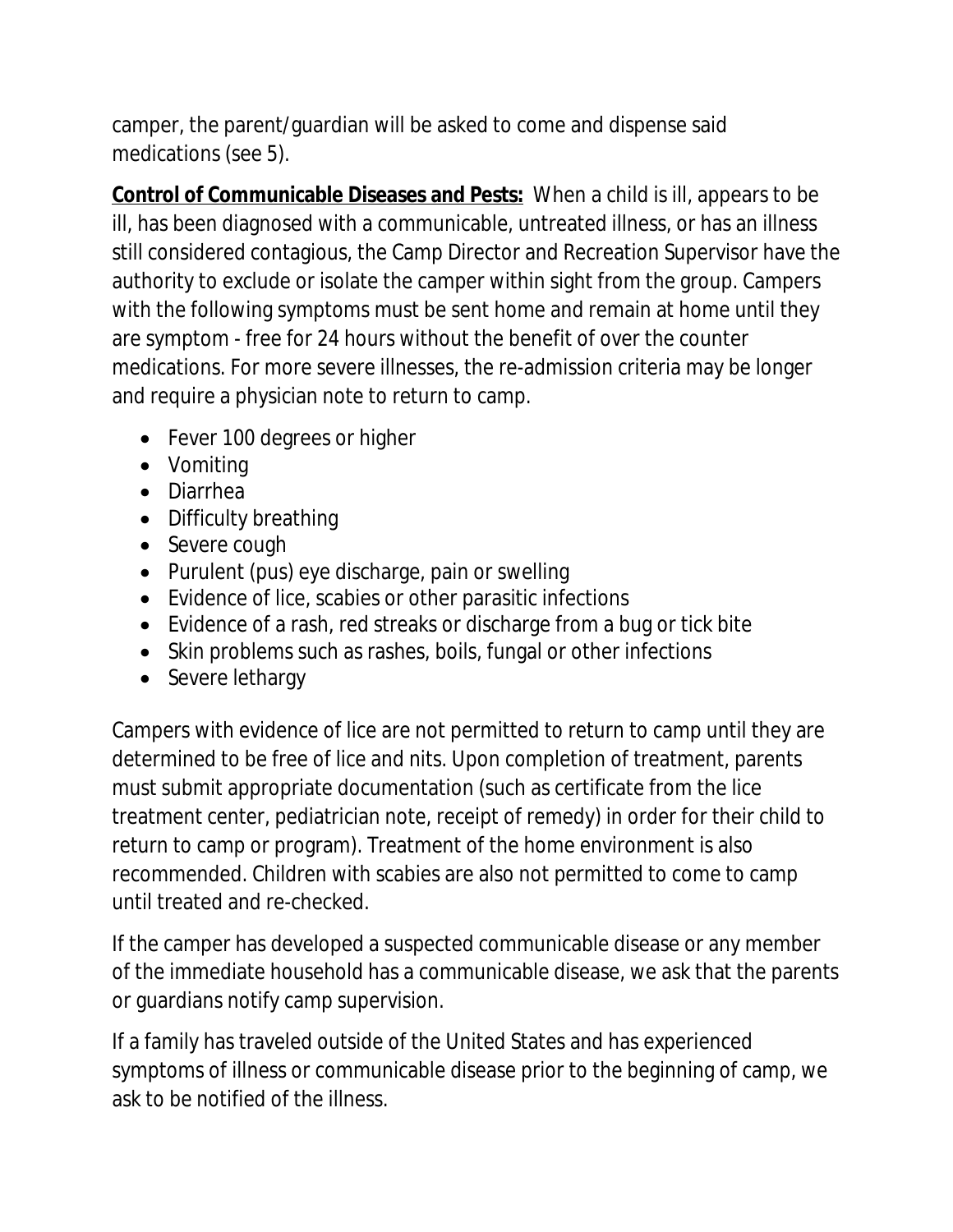Communicable disease management at the camps will include hand washing and sanitation procedures as well as a sign posted at the campsite of any identified communicable disease.

For more information on communicable diseases and the guidelines for treatment and exclusion from camps, please see the Ohio Department of Health's Communicable Disease Guidelines.

**Contacting a Parent for Medical Concerns**: Camp staff are expected to call a child's parent/guardian for any medical situation that requires treatment other than basic first-aid (flush minor scrapes and cuts with water, clean minor scrapes and cuts with alcohol swabs, apply Band-Aids when appropriate, distribute and assist with the application of cold packs when appropriate, distribute medications as indicated on Medication Form). Parents can decide at this time to both pick up their child and seek medical care of their choice, or ask the camp staff to call 911 for treatment.

Camp staff is required to call a child's parent/guardian any time Camp Staff call 911 for a camp participant.

Please note that Camp Staff is expected to call 911 **first** in cases of immediate, traumatic or life-threatening conditions (broken bone that punctures skin, severe bleeding, unconsciousness, etc.)

### **Recognition and Prevention of Child Abuse:**

Ohio Revised Code 2151.421—Reporting Child Abuse or Neglect

By state law, all agencies that provide children's programming are required to report questionable bruises or marks that are repetitious and obvious to the staff. Likewise, should a child indicate to a staff member that abuse, either physical or sexual, is happening to them it is our obligation to report the discussion to Franklin County Children Services. If staff suspect abuse, they will inform the Camp Director and Recreation Supervisor who will discuss and evaluate the evidence with the Recreation Director. Recreation Services administration will then call local law enforcement to investigate and report any claims of abuse.

### **Mental and Emotional Health at Camp**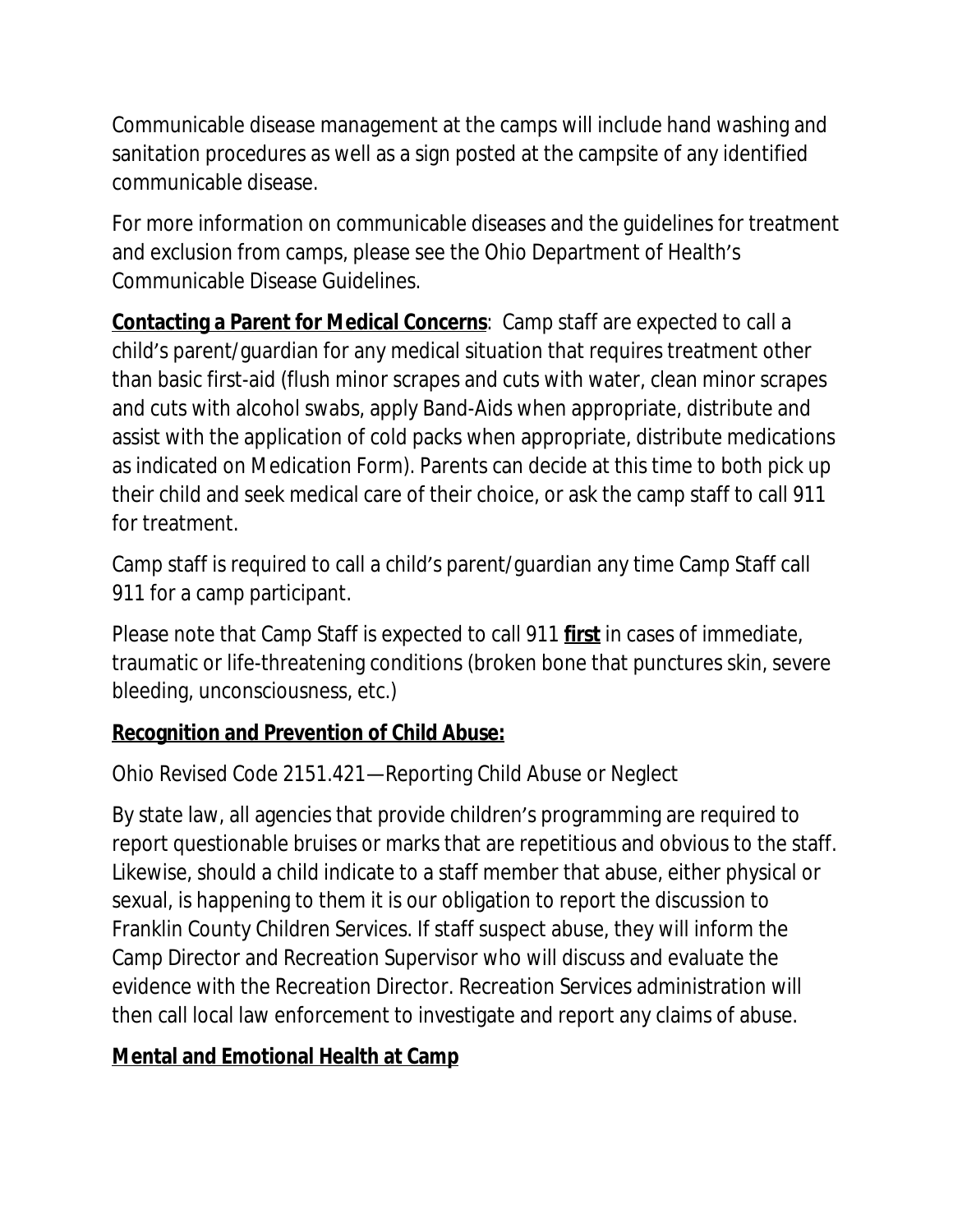In order to create a camp culture that values mental health, the PTCC utilizes the Acknowledge, Care, Tell protocol for responding to campers who show signs of mental and emotional distress. Prairie Township Community Center takes all threats regarding self-harm or harm to others seriously; there are no exceptions to this policy. Our camp staff are not trained professional mental health providers. Our staff are required to maintain professional relationships with campers and parents.

If a camper expresses thoughts of self-harm, harm to others, or mental instability, the policy is as follows:

First occurrence\*: Camp Staff will inform parents.

Second occurrence\*: Camp Staff will contact parent to remove child from camp and request additional information regarding mental and emotional health of camper.

Third occurrence\*: Recreation Supervisor and/or Recreation Director will request a meeting with parent/guardian to obtain safety plan, prepared by licensed clinical psychologist or licensed social worker, and discuss re-entry into camp.

\*If at any point camp staff feel a camper has made a substantiated threat of selfharm, harm to others, or mental instability, camp staff will call 911 immediately. **Crisis Hotline: 1-800-273-8255** Nationwide Children's Hospital provides us with the National Suicide Prevention Lifeline public crisis hotline as a means of support to the community for parents, students, teachers, staff, etc.

### **Local Crisis Hotline: 614-722-1800**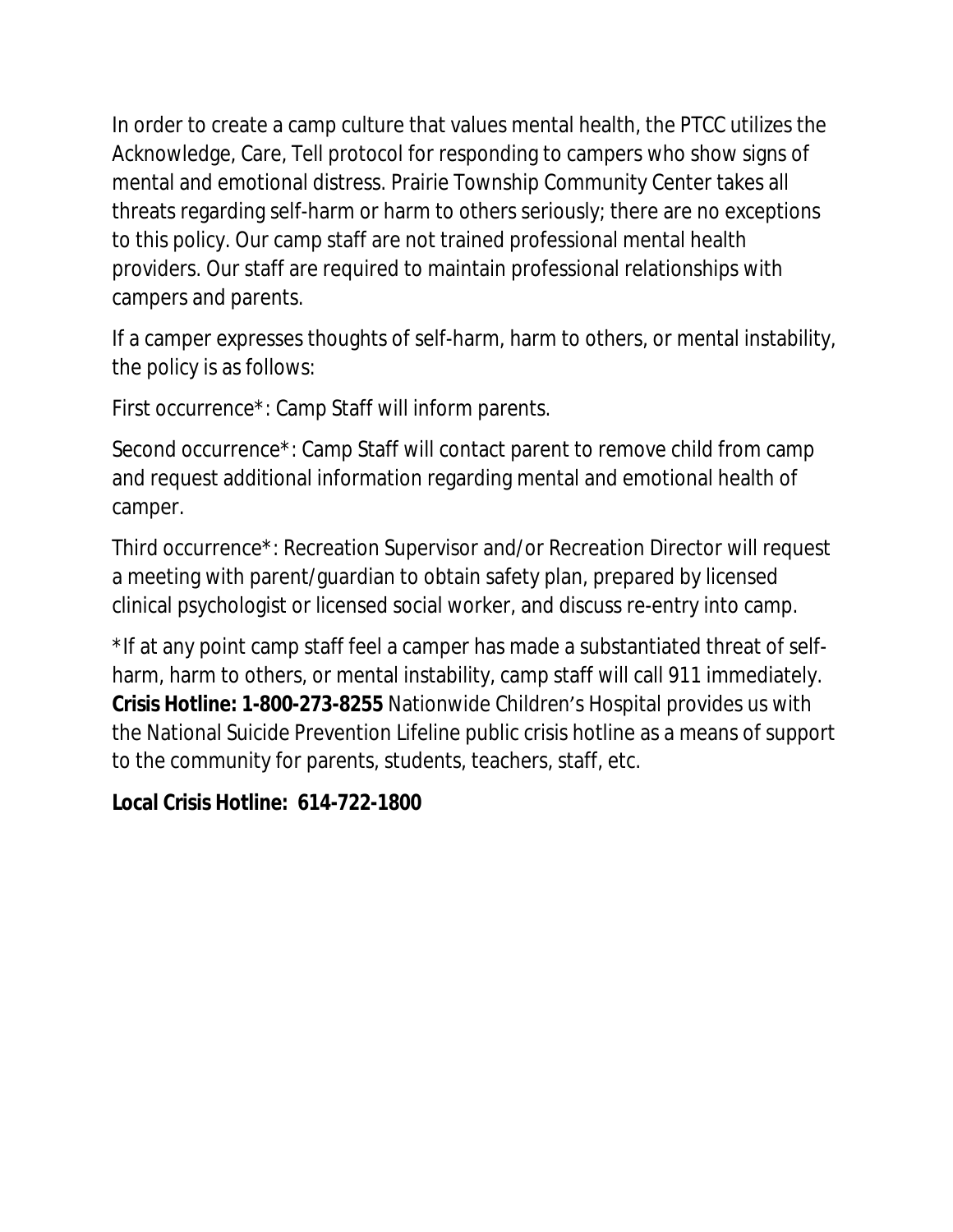#### **Sunscreen Application**

Please help or encourage your child to apply sunscreen prior to coming to camp as we go outdoors early in the morning. Camp Staff are required to apply or assist in the application of sunscreen for each camp participant (unless the participant's legal guardian has indicated otherwise on the Health Care Form) at various increments between the hours of 9am-4pm. Based upon research and recommendations from the American Cancer Society, Camp Staff follow strict guidelines as to when children apply sunscreen regularly throughout the day.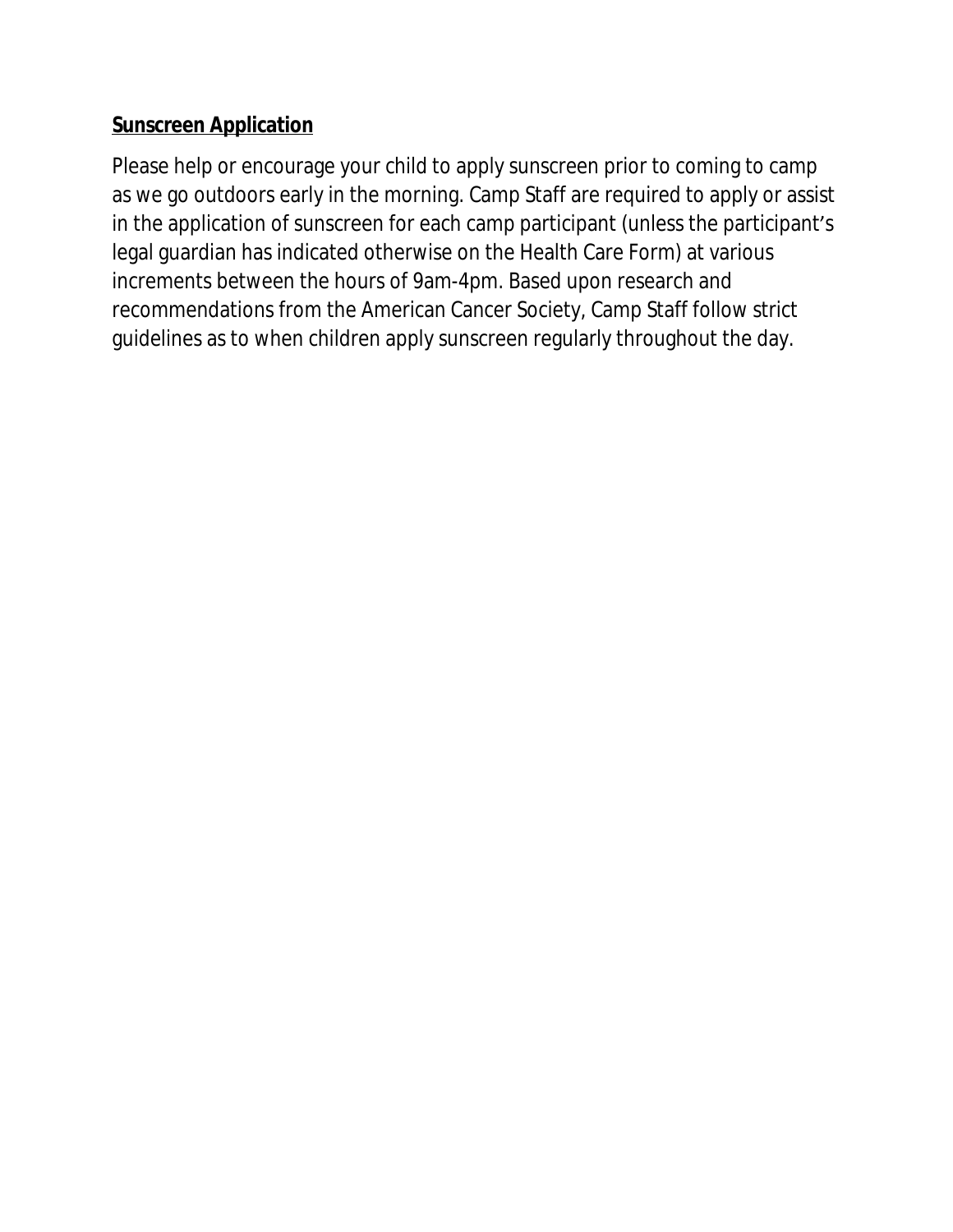### **Emergency Procedures/Inclement Weather**

**Emergency Procedures:** All Camp Staff are charged with responding to emergencies. The general principles that govern all emergency situations apply:

- 1. Evaluate the situation completely and as quickly as possible (call 911 if appropriate).
- 2. Do the simplest thing consistent with good care.
- 3. Take care of the most important conditions first maintain open airway, control severe bleeding, and prevent shock.
- 4. Engage campers not involved in the emergency in low-impact activities until the emergency has passed or a debriefing takes place (with assigned mental health care professionals if necessary).
- 5. If 911 is called, the camp staff person who made the call should immediately call the Recreation Supervisor to inform them of the accident/incident. All further communication with parents/media will be handled by our Recreation Supervisor and other PTCC Staff.

**Inclement Weather:** In the case of severe weather, camp participants will shelter inside the facility they are based out of (PTCC or Darby Woods Elementary). In the event of light rain, campers *may* continue with scheduled activities or similar activities outside. While swimming, pool staff will determine the safety of pool conditions and campers will return to their base site for shelter if necessary. In the event of lightning or thunder, campers shall remain inside for 30 minutes from the time of the last lightning seen or thunder heard.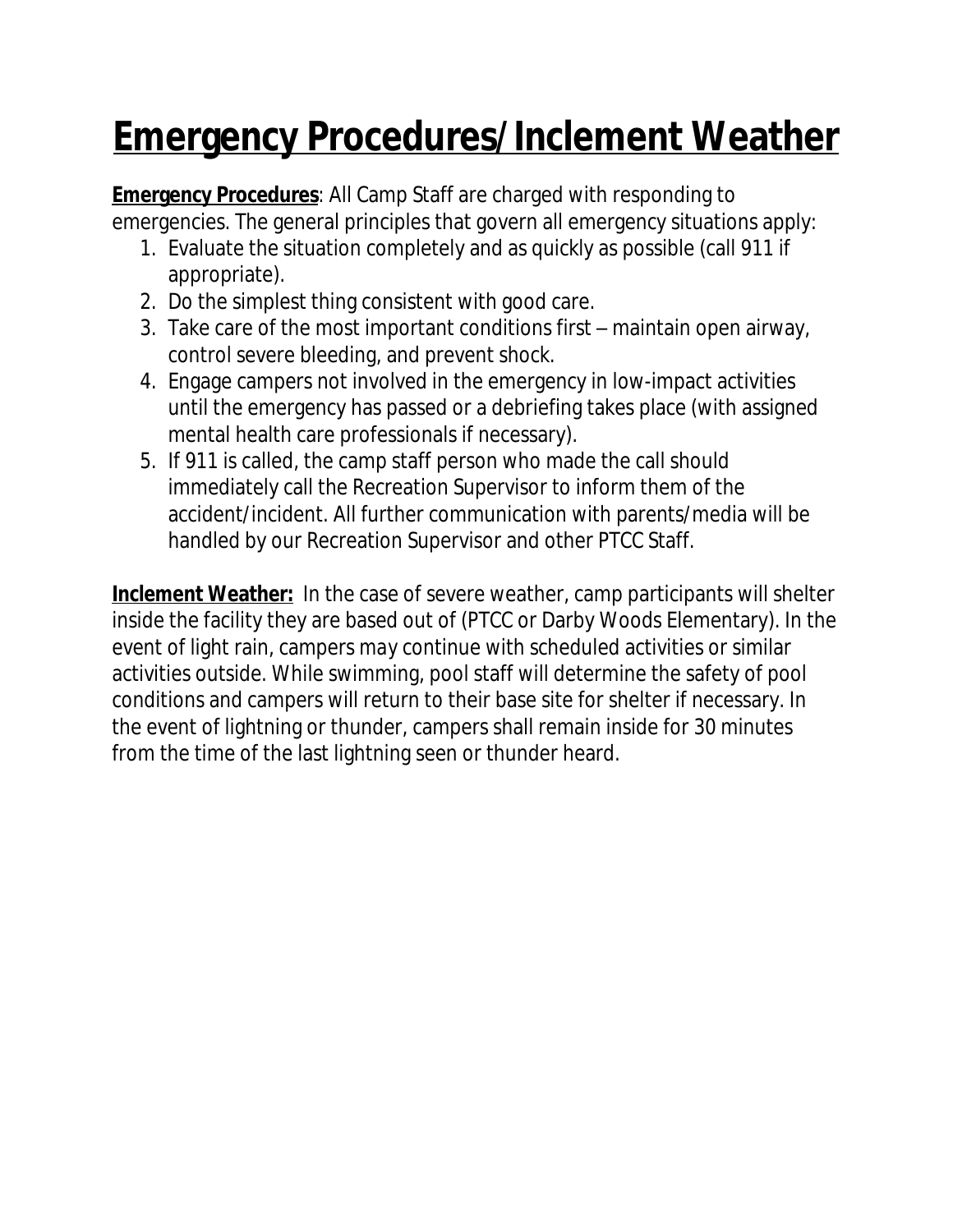# **Swimming Policies and Procedures**

### **Swim Times/Locations:**

- Campers will swim twice a week for two hours each swim time.
- Weekly swim days will be determined in the coming days, and those days will be sent out to parents in a separate email before the first week of camp.
- Swimming will take place at the Prairie Township Community Center Pool **o** 5955 W Broad St. Columbus, OH 43119

### **Pool Day Schedule/Procedures/Policies**

- **Pre-Pool**
	- o We request that if possible, campers wear their swimsuits under their clothes on swim days and bring a change of clothes in their backpack for when they return from the pool. This helps alleviate a large number of campers having to change at the same time at camp.
	- o Campers may only swim in swim attire. Cotton t-shirts are not allowed because they are considered a safety risk. This is due to their ability to absorb water and weigh a camper down. Campers may wear close-fitting swim shirts (long or short sleeve) provided they are designed for the water and fit appropriately (close to the body).
	- o Campers who still need to change into their suits, will do so after lunch (11:30am). These campers will change in either a predetermined restroom or classroom that is either male or female specific. A counselor will wait outside of the room until every camper has successfully changed into their swimsuit.
	- o Campers are lined up and counted to ensure all campers on our attendance list are accounted for. Campers are given either a yellow (non-swimmer) or orange (swimmer) swim shirt. This is determined by a swim test given to campers on their first day at the pool (see SWIM TEST PROCEDURES below).
	- o Campers either board a bus to transport them to the pool or walk to the pool if at PTCC.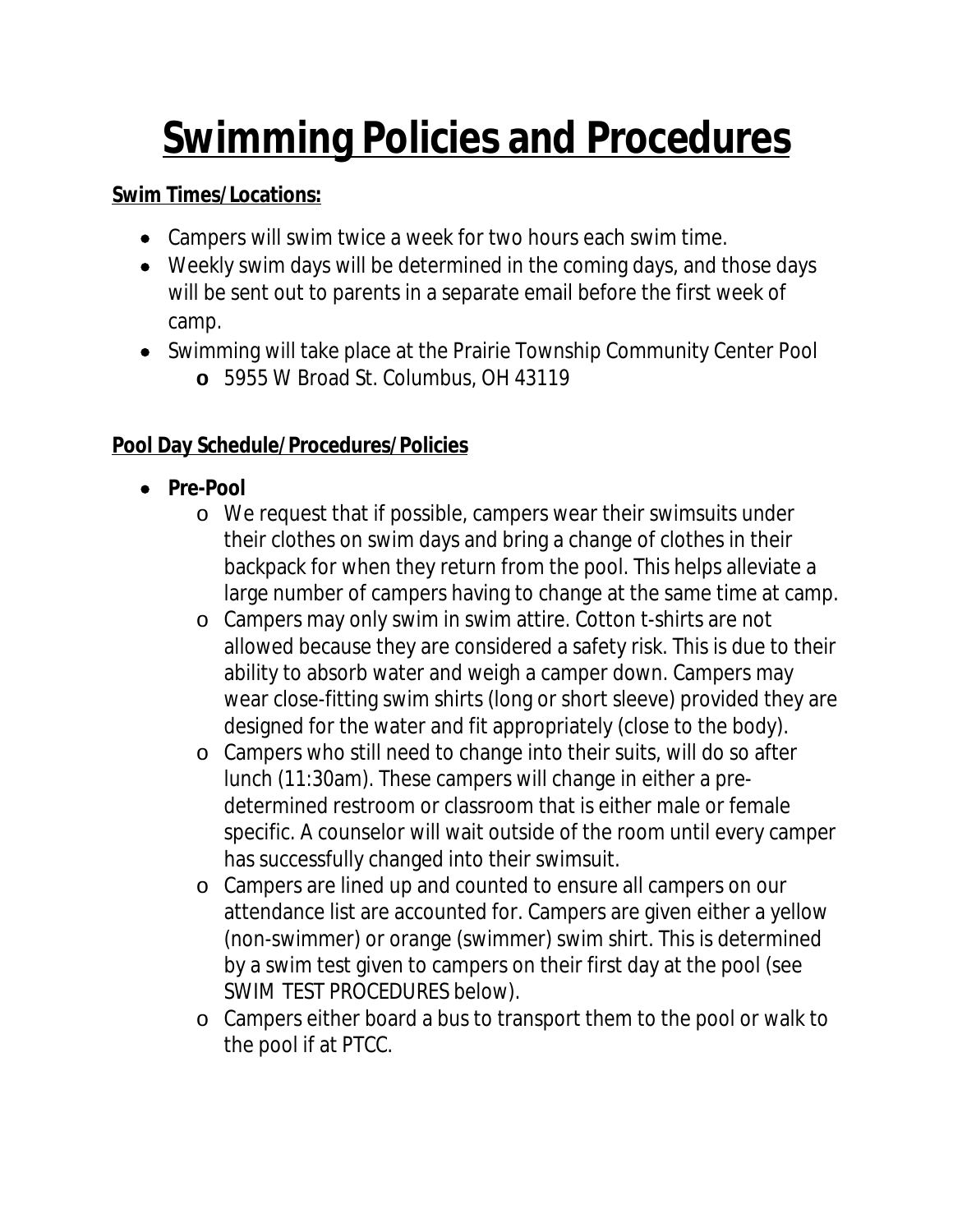#### **At the Pool**

- o When campers arrive at the pool, camp staff guide them to the proper area where they will lay down their towels, shoes, etc.
- o On the first pool day of camp, all campers who would like to swim in the deep end must take a swim test. The swim test has a camper swim from one end of the deep end to the other with ease. If a camper passes the swim test, they are given an orange swim shirt. They will keep the yellow swim shirt on if they do not pass the test and must remain in the shallow end. See swim test procedures section outlined below for more information.
- o Once campers are ready to swim, Camp Staff enter the pool first in pre-determined locations that are spread out through the pool. A Day Camp Director or Assistant Director is placed at the entrance/exit of the pool for safety, to answer any parent questions, and to sign campers in/out. Please refrain from asking any questions to camp staff in the pool, because they will be watching your children. Once the staff are in position, campers are allowed to enter the pool. Campers are allowed to sit-out and will be placed next to our Day Camp Director or Assistant Director.
- o Campers are not permitted to wear flotation devices in the water unless they are in arm's length distance of an adult. Camp Staff cannot be in arm's length distance of each child as we do not provide individual care, therefore campers may not bring flotation devices to camp.
- o Any camper misbehaving in the pool or attempting to access the wrong area of the pool, will be given an immediate consequence. The consequence is five minutes out of the pool for the first infraction and removal from the pool for the remainder of the day for subsequent incidents. Safety is our number one priority for all campers.
- o At rest period, campers must return to the designated area and check in with a day camp counselor. At rest period, campers can lay on their towels, talk with friends, visit the splash pad (outside), or play a game in the field (outside). Camp Staff will continue to supervise campers at this time.
- o Campers return to the pool at the end of rest period and once camp staff are back in their positions.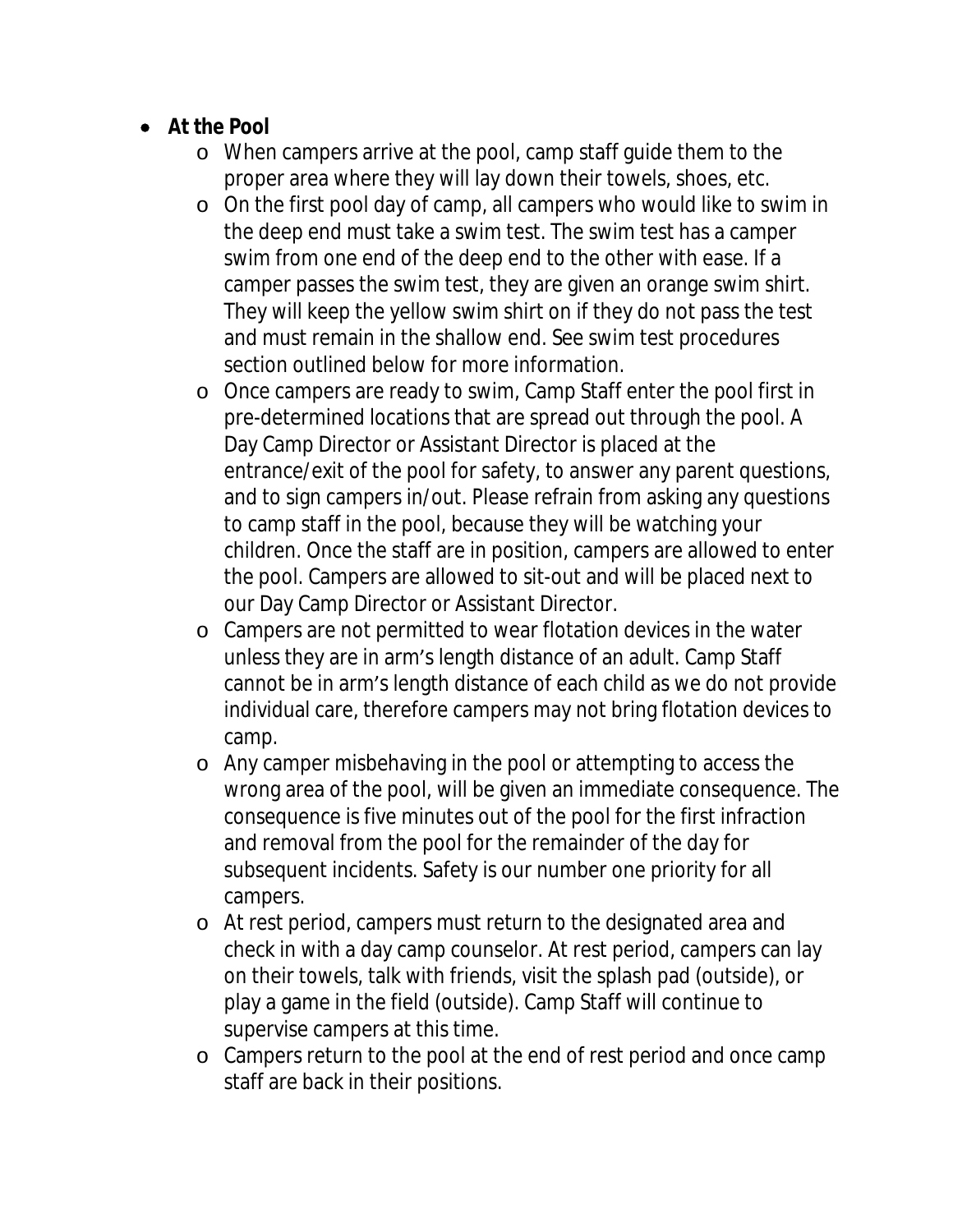- o When the swim period is over, campers return to the designated area and begin to dry off and pack-up. Camp Staff count the amount of campers to make sure it coincides with their original count when they arrived (plus/minus campers who have signed in/out). Once they can match their counts, they either walk back to the site in a line (Camp Staff at each end) or board the bus.
- o Parents arriving at camp during their camper's swim time can drop them off or pick them up at the pool. Our Camp Staff located at the entrance/exit has a sign out sheet on hand to sign campers in and out. Please try to avoid picking them up or dropping them off at the pool right before or after a swim session, as we may be transporting the campers at that point.
- **Post-Pool**
	- o When campers arrive back at camp, they will have designated rooms to change if they wish to do so. They will then resume activities at camp the rest of the day.

### **Swim Test Procedures**

- Campers test in the deep end of the pool where they cannot touch.
- A lifeguard will be in the pool or on the deck where the camper jumps in to begin the test and will follow the camper the entire length of the pool.
- Campers must place their toes on the edge of the pool and jump in the water facing forward (the camper's head does not have to go completely under the water).
- Campers must resurface, and swim with good form across the length of the deep end. Campers must be able to swim the length of the deep end without touching the lane lines, the bottom, the pool edge, the lifeguard or anything else to pass the test.
- Campers CANNOT wear goggles during the swim test.
- Campers can only attempt the swim test once each day.
- Campers can re-take the swim test on subsequent swim days. The camp staff and/or lifeguards reserve the right to deny a swim test re-take for any camper who we have observed and feel is at a significant risk in the water. They also reserve the right to postpone re-tests if there are not adequate staff to perform them or if there is a lack of available pool space to meet test parameters.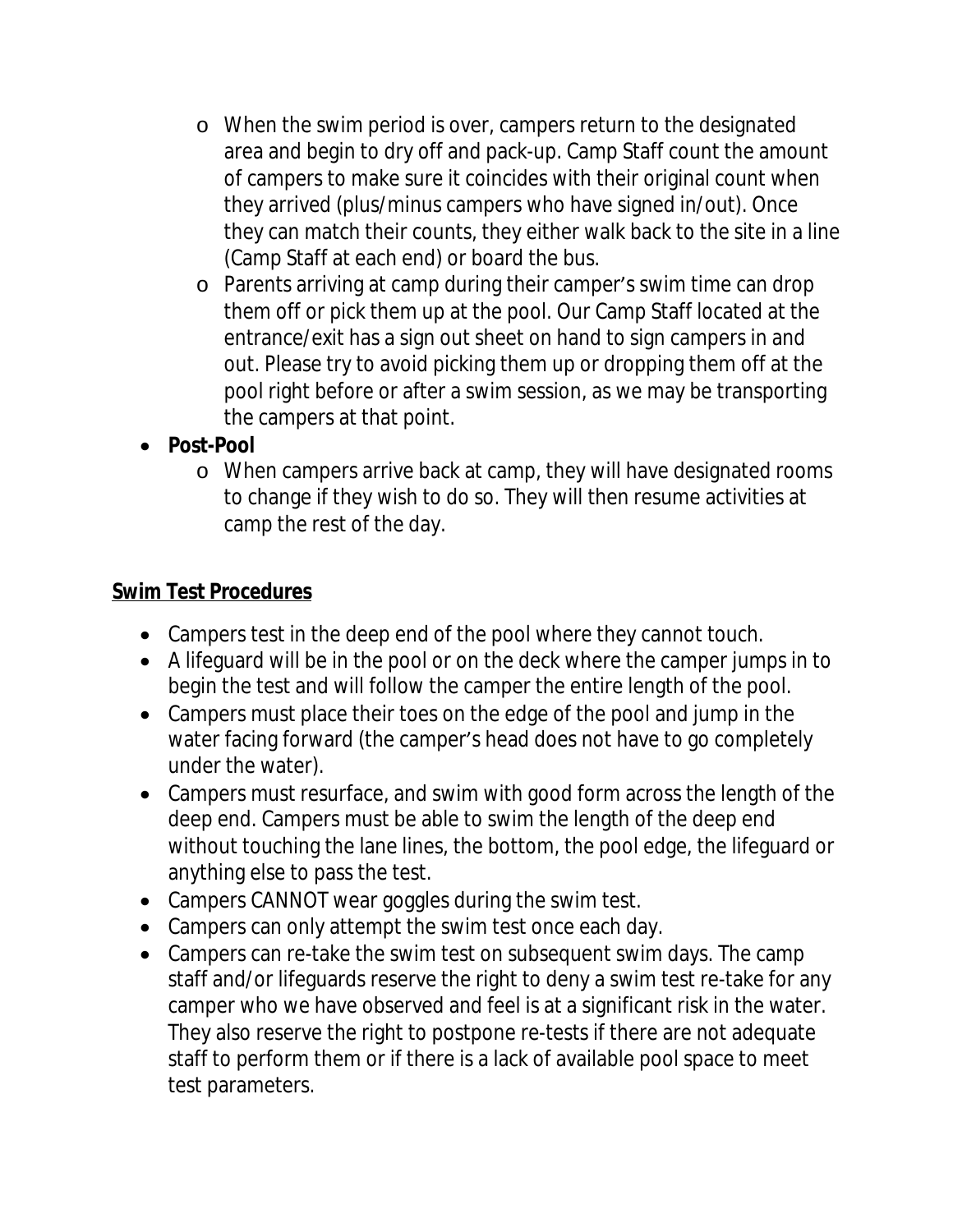- Parents may request that a camper is not swim tested with the understanding that the camper will be identified as a non-swimmer and only allowed access to the designated shallow water area which is separated from the deeper portions of the pool by a rope.
- Parents may request that a camper not be able to use the diving board or rock wall at the PTCC pool. Please contact the Recreation Supervisor to inform them of your request.
- Campers only need to pass the swim test once to gain access to the entire pool.
- Once you have passed the swim test and have a wristband, if at any time in the future pool staff deem it unsafe for you to be in the deep end, the wristband can be revoked until required swimming ability is demonstrated.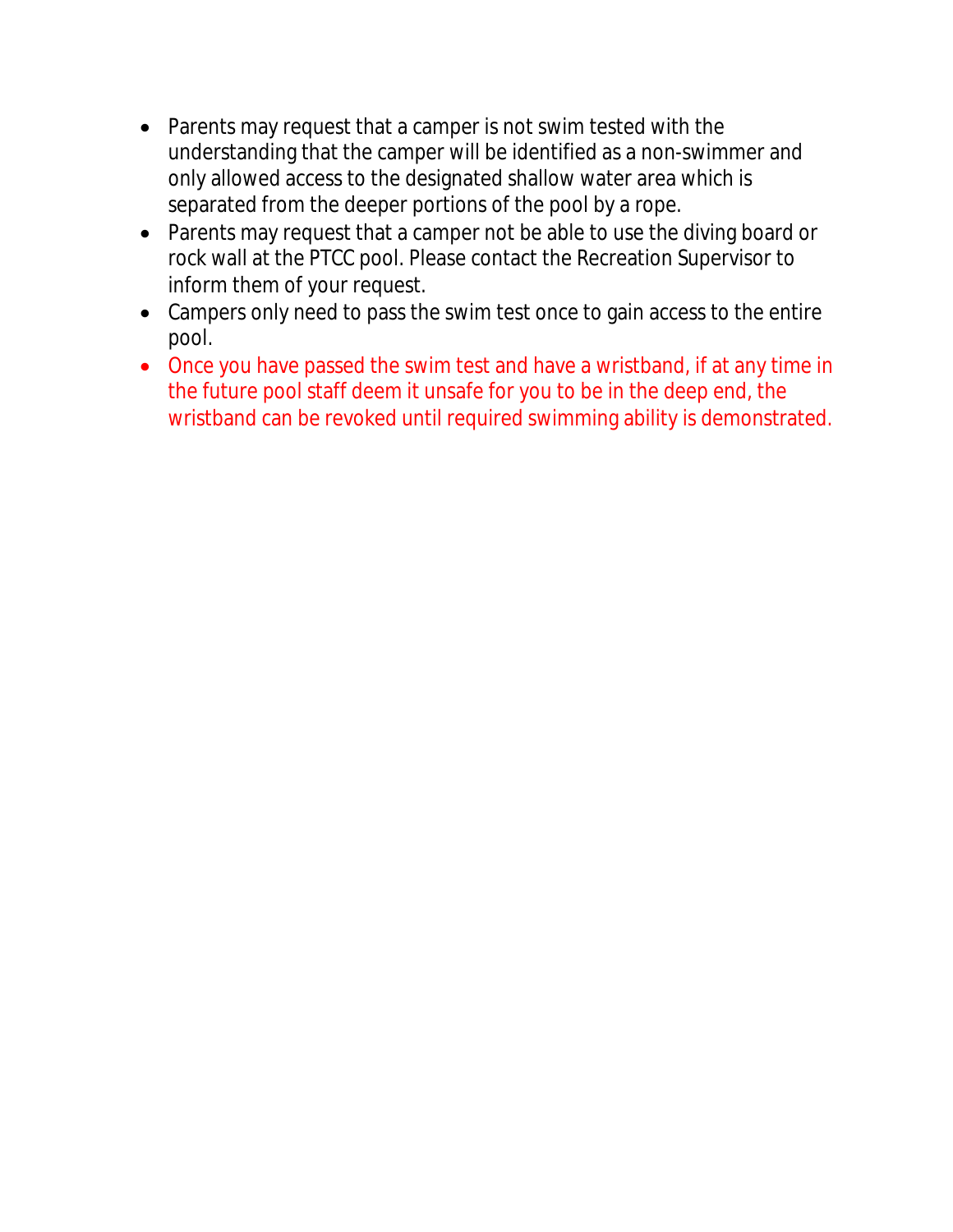### **Field Trips**

- The PTCC Summer Camp will go on various field trips throughout the summer. **Due to the nature of our daily registration structure, some field trips may require an additional cost to be paid in order to attend.** More information on field trips will be made available the week prior to camp.
- Participants are not required to attend paid field trips. Some camp staff will remain on site with campers who are not attending.
- All camp participants and staff are transported to the designated field trip site in Southwestern City School busses.
- Children will be given a yellow PTCC T-shirt on each scheduled field trip, so we can easily identify each of our campers. Field trip shirts are given to participants the day of each field trip. Although we order a large amount of shirts, we cannot guarantee an exact size for your camper.
- Specific field trip information can be found in our weekly parent update sent one week prior to each week of camp. Camp staff can answer any questions about our field trips.
- Children are NOT permitted to spend or take personal money on field trips. All field trip payments should be handled by parents at drop off/pick up.
- In the event of inclement weather field trips may be rescheduled if the possibility presents itself.

**Selection of Field Trips:** PTCC Summer Camps attend various field trip locations each summer camp season. Some of these public facilities may require an additional waiver for participation. Prior to choosing a field trip location, information is gathered about the facility's instructor qualifications, equipment and operating procedures.

While off site, Camp Staff are responsible for the safety and supervision, behavior management, and any health-related matters of each camp participant. If PTCC Summer Camps ever offers a specialized activity such as adventure/challenge activities, we will use facilities with trained staff and areas that meet nationally recognized guidelines for construction and maintenance.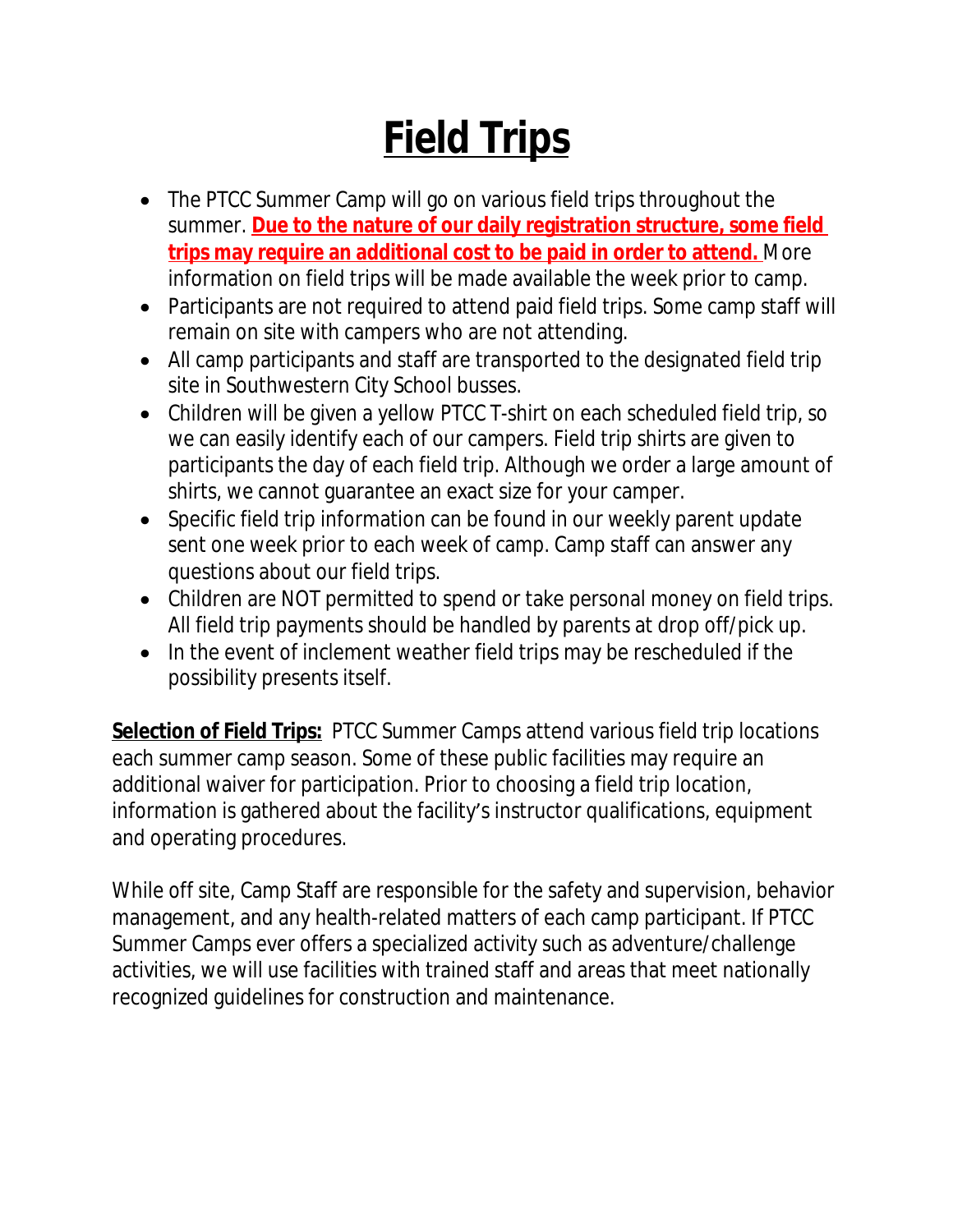### **What to Bring to Camp/Lost and Found**

- BACKPACK/BAG Pack and label one bag for your child with all items labeled (water bottle, lunch, hat, sunscreen, extra socks, sweatshirt, etc). Please ensure all items are clearly marked with your child's first and last name.
- LUNCH Send PLENTY of food for lunch and snacks. We are actively playing all day and the children get hungry. Pack a healthy, substantial, lunch with your child that DOES NOT REQUIRE REFRIGERATION. We do not provide refrigerators for camper lunches.
- SUNSCREEN Make sure your child has sunscreen already applied before coming to camp. Pack an additional bottle in their bag for application during camp. Make sure it is labeled with your camper's name.
- CLOSED-TOE ATHLETIC SHOES Send your camper in closed-toe shoes appropriate for active outdoor play. Old tennis shoes are best because they are already broken in and will get very dirty. Sandals, flip flops, and Crocs make everyday activities difficult and put your child at a greater risk to trip, fall, or sustain foot and ankle injuries. (Sandals, flip flops, etc. are appropriate for pool days, BUT please pack them in your child's bag) Please send your child to camp in closed-toe athletic shoes so he/she can fully participate in all scheduled active play.
- WATER BOTTLE Send a refillable, plastic water bottle with your child. It is important to keep your camper hydrated throughout the entire day. We discourage drinks with high sugar and/or caffeine content as they do not hydrate your child as well as water.

SWIMSUIT/TOWEL— Dress your child in swimsuit underneath clothing on swim dates and pack undergarments for after the pool. There will be time for campers to change before and after the pool, but having them dressed beforehand decreases the amount of time needed for this. You will be provided with your child's scheduled swim days on the first day of camp. *Please check PTCC Pool Rules for acceptable items.*